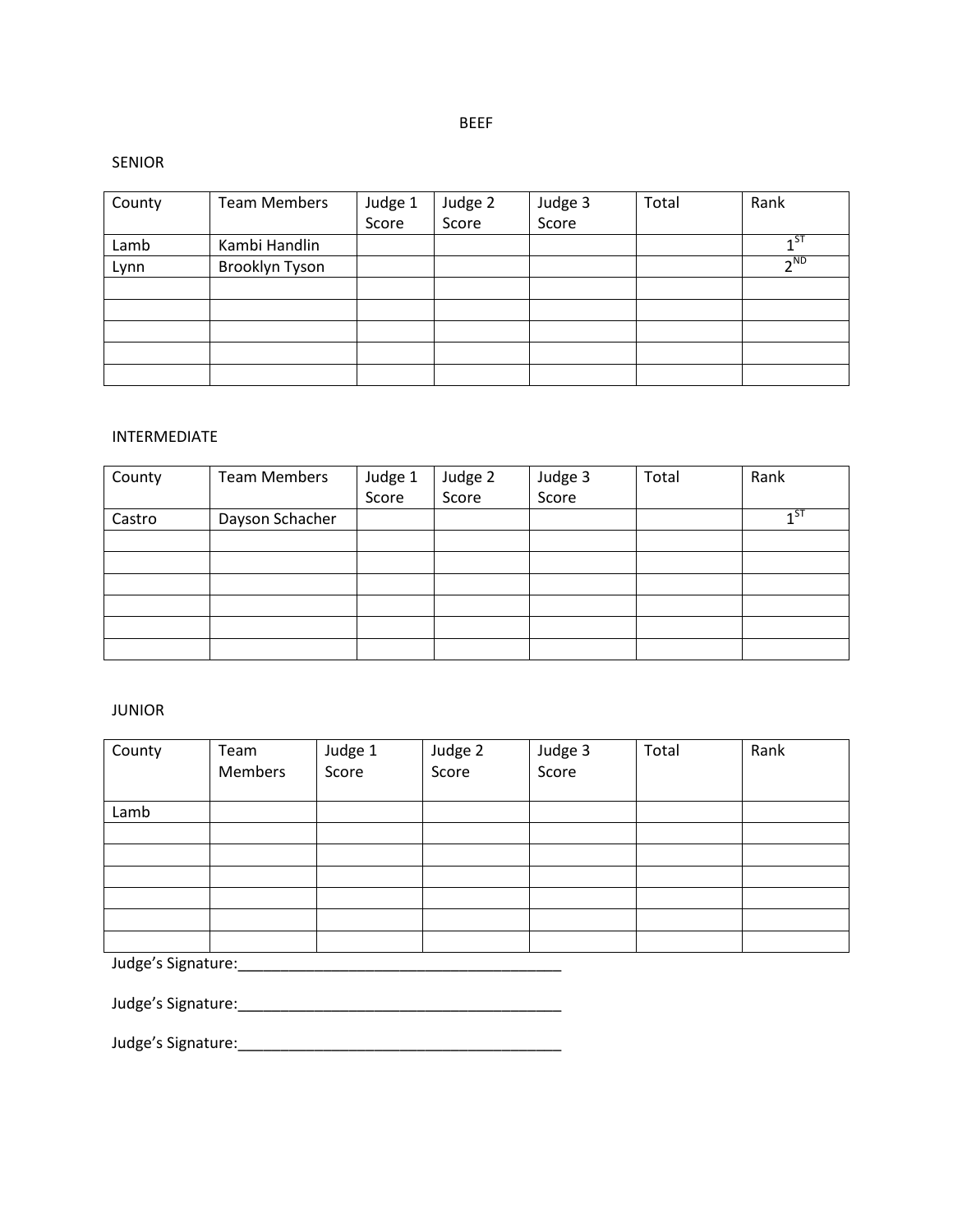# CLOTHING & TEXTILES

## SENIOR

| County  | <b>Team Members</b>   | Judge 1<br>Score | Judge 2<br>Score | Judge 3<br>Score | Total | Rank     |
|---------|-----------------------|------------------|------------------|------------------|-------|----------|
|         |                       |                  |                  |                  |       |          |
| Hockley | <b>Emily Robinson</b> |                  |                  |                  |       | $1^{57}$ |
|         |                       |                  |                  |                  |       |          |
|         |                       |                  |                  |                  |       |          |
|         |                       |                  |                  |                  |       |          |
|         |                       |                  |                  |                  |       |          |
|         |                       |                  |                  |                  |       |          |
|         |                       |                  |                  |                  |       |          |

## INTERMEDIATE

| County  | <b>Team Members</b> | Judge 1 | Judge 2 | Judge 3 | Total | Rank     |
|---------|---------------------|---------|---------|---------|-------|----------|
|         |                     | Score   | Score   | Score   |       |          |
| Lubbock | Taylor Everitt      |         |         |         |       | $1^{ST}$ |
|         |                     |         |         |         |       |          |
|         |                     |         |         |         |       |          |
|         |                     |         |         |         |       |          |
|         |                     |         |         |         |       |          |
|         |                     |         |         |         |       |          |
|         |                     |         |         |         |       |          |

## JUNIOR

| County | Team         | Judge 1 | Judge 2 | Judge 3 | Total | Rank     |
|--------|--------------|---------|---------|---------|-------|----------|
|        | Members      | Score   | Score   | Score   |       |          |
| Lamb   | Caytlin      |         |         |         |       | $1^{ST}$ |
|        | Black, Taryn |         |         |         |       |          |
|        | Golden       |         |         |         |       |          |
|        |              |         |         |         |       |          |
|        |              |         |         |         |       |          |
|        |              |         |         |         |       |          |
|        |              |         |         |         |       |          |
|        |              |         |         |         |       |          |
|        |              |         |         |         |       |          |

Judge's Signature:\_\_\_\_\_\_\_\_\_\_\_\_\_\_\_\_\_\_\_\_\_\_\_\_\_\_\_\_\_\_\_\_\_\_\_\_\_\_

Judge's Signature:\_\_\_\_\_\_\_\_\_\_\_\_\_\_\_\_\_\_\_\_\_\_\_\_\_\_\_\_\_\_\_\_\_\_\_\_\_\_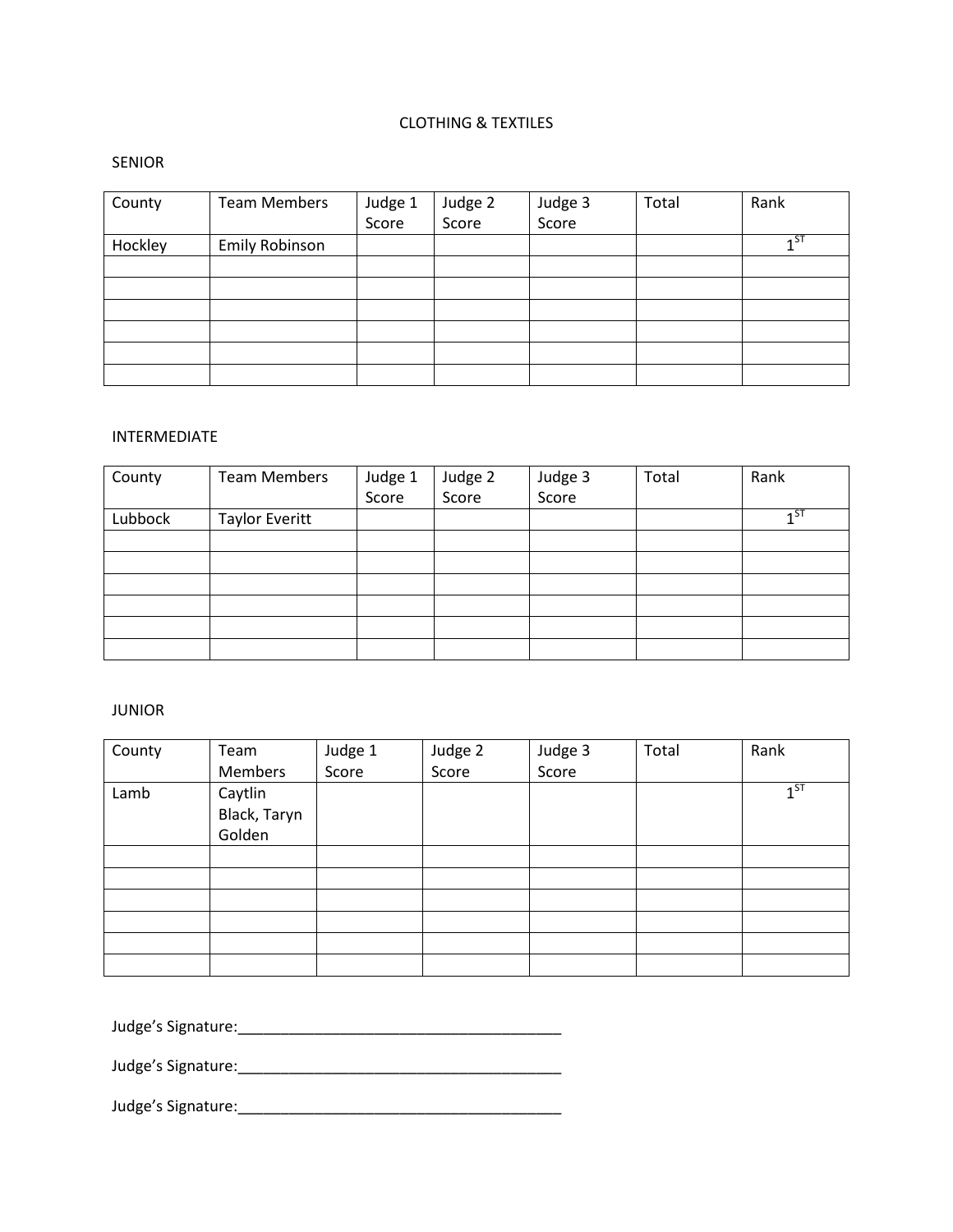# COMPANION ANIMALS

# SENIOR

| County | <b>Team Members</b> | Judge 1 | Judge 2 | Judge 3 | Total | Rank           |
|--------|---------------------|---------|---------|---------|-------|----------------|
|        |                     | Score   | Score   | Score   |       |                |
| Lamb   | Logan Warren        |         |         |         |       | 1 <sub>5</sub> |
|        |                     |         |         |         |       |                |
|        |                     |         |         |         |       |                |
|        |                     |         |         |         |       |                |
|        |                     |         |         |         |       |                |
|        |                     |         |         |         |       |                |
|        |                     |         |         |         |       |                |

### INTERMEDIATE

| County | <b>Team Members</b> | Judge 1<br>Score | Judge 2<br>Score | Judge 3<br>Score | Total | Rank |
|--------|---------------------|------------------|------------------|------------------|-------|------|
|        |                     |                  |                  |                  |       |      |
|        |                     |                  |                  |                  |       |      |
|        |                     |                  |                  |                  |       |      |
|        |                     |                  |                  |                  |       |      |
|        |                     |                  |                  |                  |       |      |
|        |                     |                  |                  |                  |       |      |
|        |                     |                  |                  |                  |       |      |

# JUNIOR

| County | Team Members | Judge 1<br>Score | Judge 2 | Judge 3<br>Score | Total | Rank |
|--------|--------------|------------------|---------|------------------|-------|------|
|        |              |                  | Score   |                  |       |      |
|        |              |                  |         |                  |       |      |
|        |              |                  |         |                  |       |      |
|        |              |                  |         |                  |       |      |
|        |              |                  |         |                  |       |      |
|        |              |                  |         |                  |       |      |
|        |              |                  |         |                  |       |      |
|        |              |                  |         |                  |       |      |

Judge's Signature:\_\_\_\_\_\_\_\_\_\_\_\_\_\_\_\_\_\_\_\_\_\_\_\_\_\_\_\_\_\_\_\_\_\_\_\_\_\_

Judge's Signature:\_\_\_\_\_\_\_\_\_\_\_\_\_\_\_\_\_\_\_\_\_\_\_\_\_\_\_\_\_\_\_\_\_\_\_\_\_\_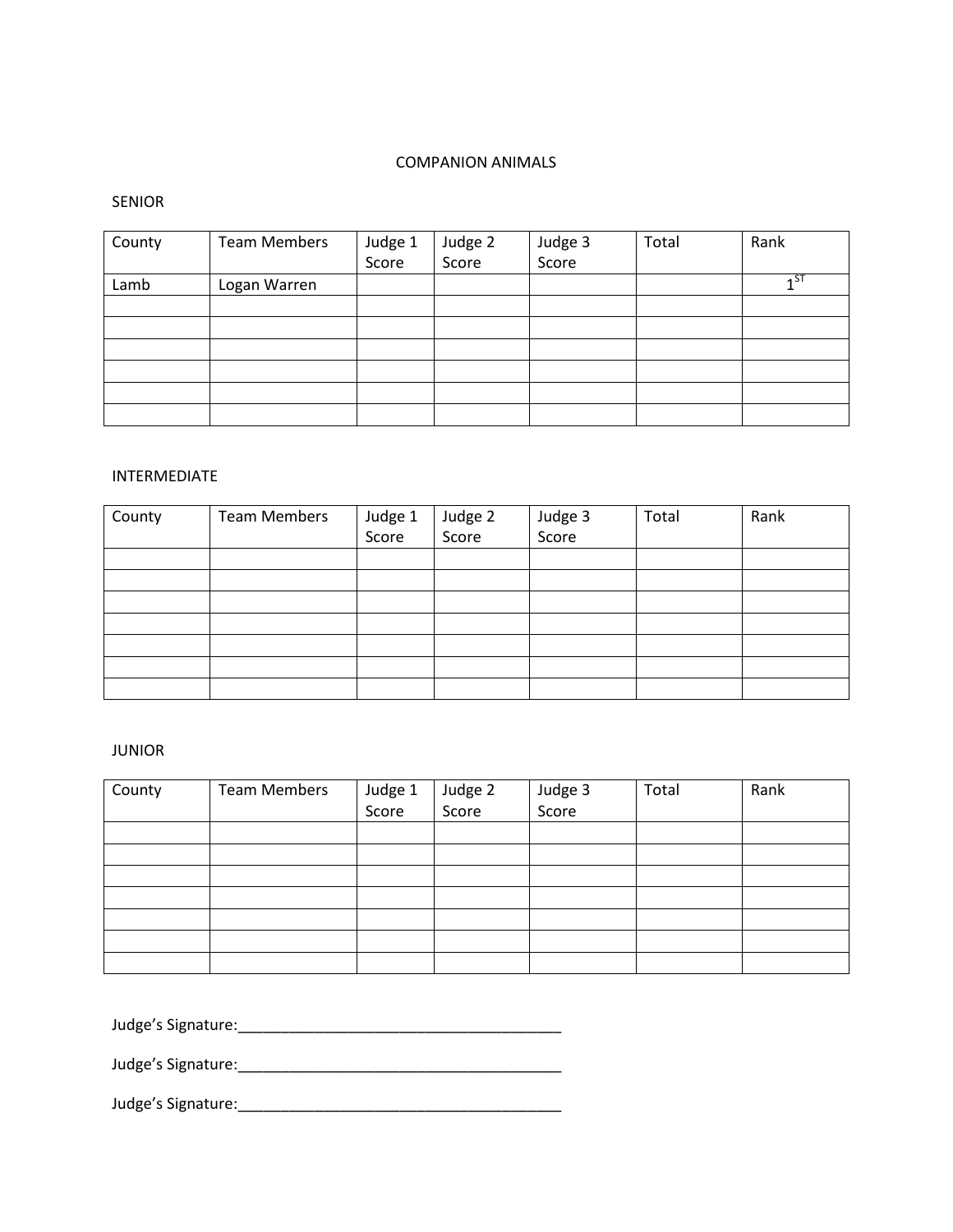## HEALTH

## SENIOR

| County  | <b>Team Members</b> | Judge 1 | Judge 2 | Judge 3 | Total | Rank            |
|---------|---------------------|---------|---------|---------|-------|-----------------|
|         |                     | Score   | Score   | Score   |       |                 |
| Castro  | Anna Huseman,       |         |         |         |       | $2^{\text{ND}}$ |
|         | Sara Wall           |         |         |         |       |                 |
| Lubbock | Warren              |         |         |         |       | 3 <sup>RD</sup> |
|         | McCleskey           |         |         |         |       |                 |
| Swisher | Jerik Reed          |         |         |         |       | $1^{ST}$        |
|         |                     |         |         |         |       |                 |
|         |                     |         |         |         |       |                 |
|         |                     |         |         |         |       |                 |
|         |                     |         |         |         |       |                 |

## INTERMEDIATE

| County  | <b>Team Members</b> | Judge 1 | Judge 2 | Judge 3 | Total | Rank                 |
|---------|---------------------|---------|---------|---------|-------|----------------------|
|         |                     | Score   | Score   | Score   |       |                      |
| Castro  | Molly Johnson,      |         |         |         |       | $\neg$ <sub>ND</sub> |
|         | Keri Schulte        |         |         |         |       |                      |
| Hockley | Chris Albus,        |         |         |         |       | $1^{ST}$             |
|         | Kennedy Wood        |         |         |         |       |                      |
|         |                     |         |         |         |       |                      |

# JUNIOR

| County             | <b>Team Members</b>                       | Judge 1 | Judge 2 | Judge 3 | Total | Rank     |
|--------------------|-------------------------------------------|---------|---------|---------|-------|----------|
|                    |                                           | Score   | Score   | Score   |       |          |
| Castro             | Jack Welps, Sterl<br>Welps                |         |         |         |       | $1^{ST}$ |
| Hockley            | Caden Crenshaw,<br><b>Tyler Parkinson</b> |         |         |         |       | 2ND      |
|                    |                                           |         |         |         |       |          |
|                    |                                           |         |         |         |       |          |
|                    |                                           |         |         |         |       |          |
|                    |                                           |         |         |         |       |          |
| Judge's Signature: |                                           |         |         |         |       |          |

Judge's Signature:\_\_\_\_\_\_\_\_\_\_\_\_\_\_\_\_\_\_\_\_\_\_\_\_\_\_\_\_\_\_\_\_\_\_\_\_\_\_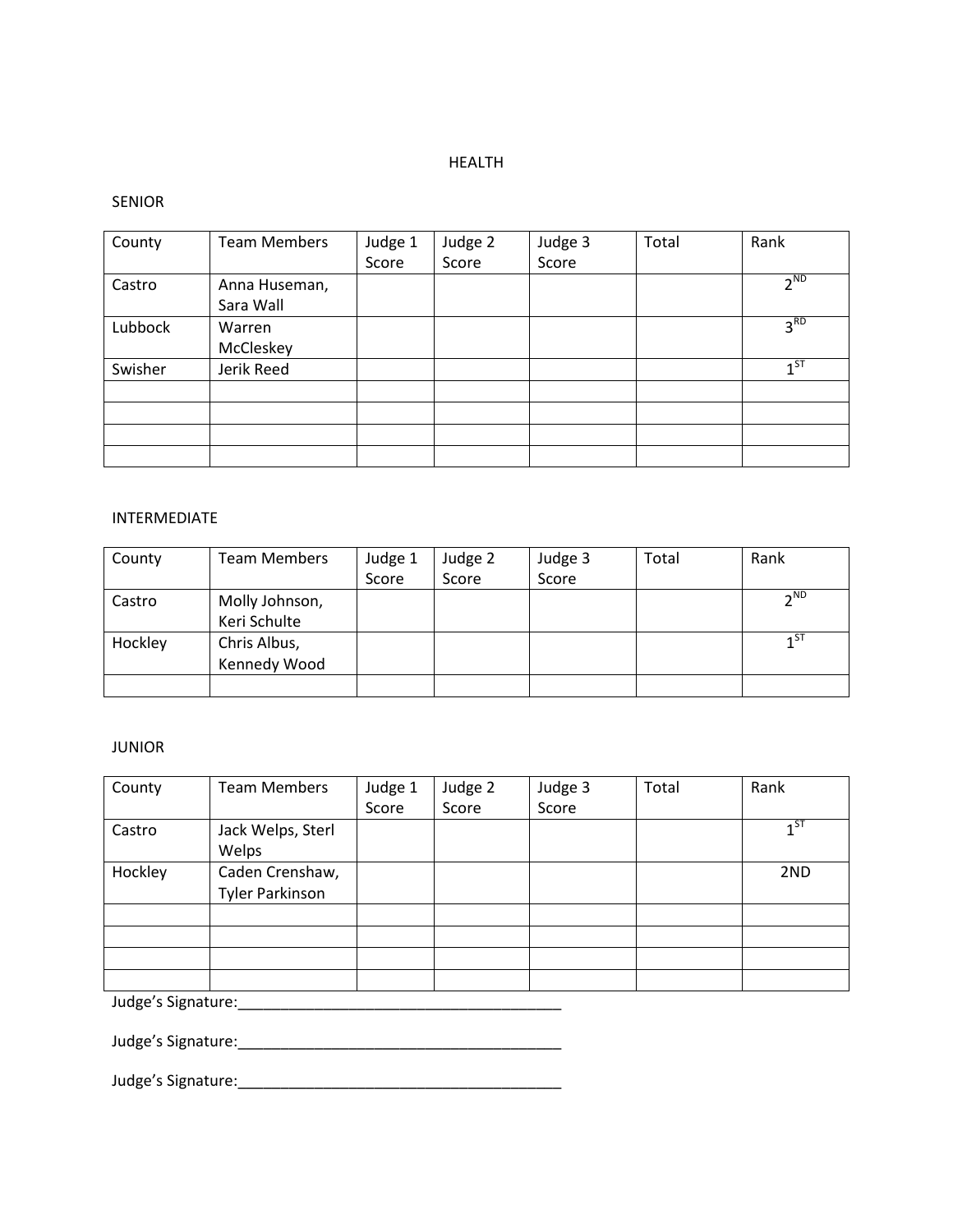# HORSE

### SENIOR

| County | <b>Team Members</b> | Judge 1<br>Score | Judge 2<br>Score | Judge 3<br>Score | Total | Rank |
|--------|---------------------|------------------|------------------|------------------|-------|------|
|        |                     |                  |                  |                  |       |      |
|        |                     |                  |                  |                  |       |      |
|        |                     |                  |                  |                  |       |      |
|        |                     |                  |                  |                  |       |      |
|        |                     |                  |                  |                  |       |      |
|        |                     |                  |                  |                  |       |      |
|        |                     |                  |                  |                  |       |      |

# INTERMEDIATE

| County | <b>Team Members</b> | Judge 1 | Judge 2 | Judge 3 | Total | Rank |
|--------|---------------------|---------|---------|---------|-------|------|
|        |                     | Score   | Score   | Score   |       |      |
| Crosby | Nikki Wolfe         | 94      | 97      |         | 191   | ۵T - |
|        |                     |         |         |         |       |      |
|        |                     |         |         |         |       |      |
|        |                     |         |         |         |       |      |
|        |                     |         |         |         |       |      |
|        |                     |         |         |         |       |      |
|        |                     |         |         |         |       |      |

# JUNIOR

| County | <b>Team Members</b> | Judge 1 | Judge 2 | Judge 3 | Total | Rank            |
|--------|---------------------|---------|---------|---------|-------|-----------------|
|        |                     | Score   | Score   | Score   |       |                 |
| Lynn   | Kaylee Walker       |         |         |         |       | $1^{\text{st}}$ |
|        |                     |         |         |         |       |                 |
|        |                     |         |         |         |       |                 |
|        |                     |         |         |         |       |                 |
|        |                     |         |         |         |       |                 |
|        |                     |         |         |         |       |                 |
|        |                     |         |         |         |       |                 |

Judge's Signature:\_\_\_\_\_\_\_\_\_\_\_\_\_\_\_\_\_\_\_\_\_\_\_\_\_\_\_\_\_\_\_\_\_\_\_\_\_\_

Judge's Signature:\_\_\_\_\_\_\_\_\_\_\_\_\_\_\_\_\_\_\_\_\_\_\_\_\_\_\_\_\_\_\_\_\_\_\_\_\_\_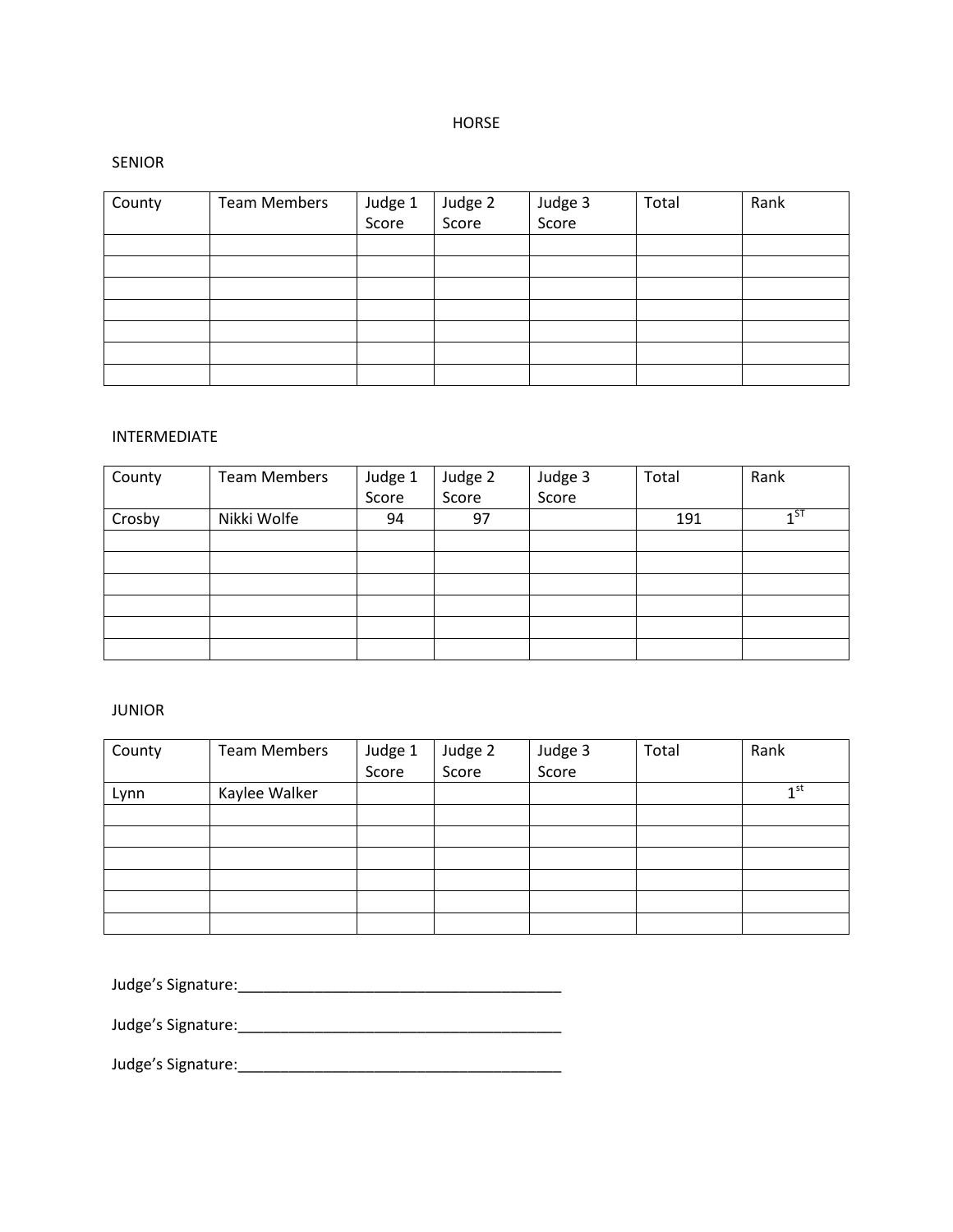# OPEN

#### SENIOR

| County | <b>Team Members</b> | Judge 1 | Judge 2 | Judge 3 | Total | Rank                 |
|--------|---------------------|---------|---------|---------|-------|----------------------|
|        |                     | Score   | Score   | Score   |       |                      |
| Castro | Eric Heitschmidt    |         |         |         |       | $\neg$ <sub>ND</sub> |
| Dawson | William Furlow      |         |         |         |       | $1^{ST}$             |
|        |                     |         |         |         |       |                      |
|        |                     |         |         |         |       |                      |
|        |                     |         |         |         |       |                      |
|        |                     |         |         |         |       |                      |
|        |                     |         |         |         |       |                      |

# INTERMEDIATE

| County | <b>Team Members</b> | Judge 1 | Judge 2 | Judge 3 | Total | Rank            |
|--------|---------------------|---------|---------|---------|-------|-----------------|
|        |                     | Score   | Score   | Score   |       |                 |
| Castro | Ryan Heitschmidt    |         |         |         |       | $1^{\text{ST}}$ |
| Crosby | Mikayla Hudnall     |         |         |         |       | $\n  n$         |
|        |                     |         |         |         |       |                 |
|        |                     |         |         |         |       |                 |
|        |                     |         |         |         |       |                 |
|        |                     |         |         |         |       |                 |
|        |                     |         |         |         |       |                 |

# JUNIOR

| County  | <b>Team Members</b> | Judge 1 | Judge 2 | Judge 3 | Total | Rank     |
|---------|---------------------|---------|---------|---------|-------|----------|
|         |                     | Score   | Score   | Score   |       |          |
| Hockley | Sarah Robinson      |         |         |         |       | $1^{ST}$ |
|         |                     |         |         |         |       |          |
|         |                     |         |         |         |       |          |
|         |                     |         |         |         |       |          |
|         |                     |         |         |         |       |          |
|         |                     |         |         |         |       |          |
|         |                     |         |         |         |       |          |

Judge's Signature:\_\_\_\_\_\_\_\_\_\_\_\_\_\_\_\_\_\_\_\_\_\_\_\_\_\_\_\_\_\_\_\_\_\_\_\_\_\_

Judge's Signature:\_\_\_\_\_\_\_\_\_\_\_\_\_\_\_\_\_\_\_\_\_\_\_\_\_\_\_\_\_\_\_\_\_\_\_\_\_\_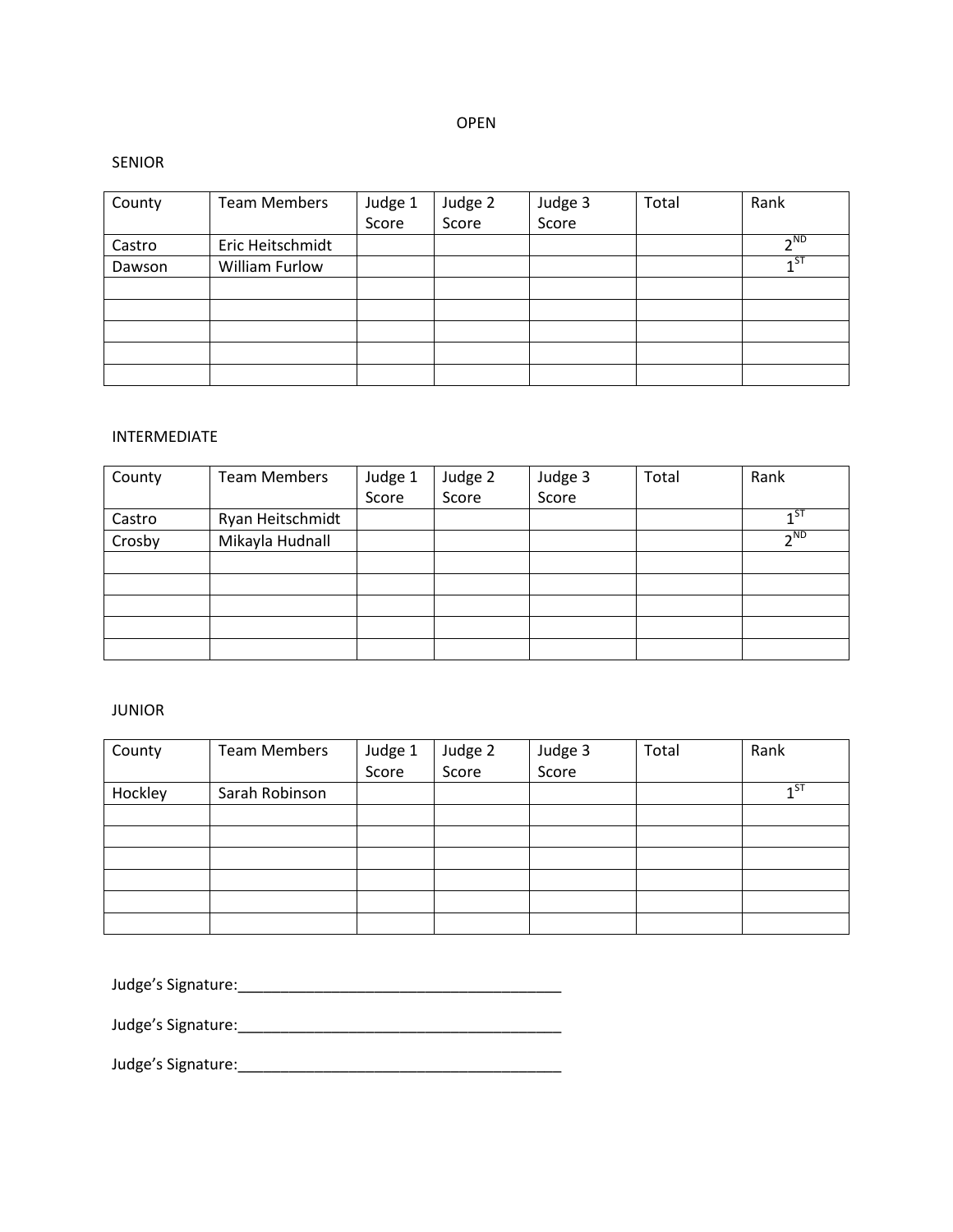# OPEN-AG & NATURAL RESOURCES

### SENIOR

| County  | <b>Team Members</b> | Judge 1 | Judge 2 | Judge 3 | Total | Rank                 |
|---------|---------------------|---------|---------|---------|-------|----------------------|
|         |                     | Score   | Score   | Score   |       |                      |
| Crosby  | Cassidy Lane        |         |         |         |       | 15T                  |
| Lamb    | Davis Smith, Caleb  |         |         |         |       | $\neg$ <sub>ND</sub> |
|         | Wilson              |         |         |         |       |                      |
| Swisher | <b>Summer Davis</b> |         |         |         |       | 3 <sup>RD</sup>      |
|         |                     |         |         |         |       |                      |
|         |                     |         |         |         |       |                      |
|         |                     |         |         |         |       |                      |

## INTERMEDIATE

| County  | <b>Team Members</b>  | Judge 1 | Judge 2 | Judge 3 | Total | Rank                 |
|---------|----------------------|---------|---------|---------|-------|----------------------|
|         |                      | Score   | Score   | Score   |       |                      |
| Hockley | <b>Adaline Utley</b> |         |         |         |       | $\neg$ <sub>ND</sub> |
| Lubbock | Michael              |         |         |         |       | 1 <sup>st</sup>      |
|         | Chaloupka            |         |         |         |       |                      |
| Hockley | Rex Newsom,          |         |         |         |       | 3 <sup>RD</sup>      |
|         | Riley Siders, Reed   |         |         |         |       |                      |
|         | Terrell              |         |         |         |       |                      |
|         |                      |         |         |         |       |                      |
|         |                      |         |         |         |       |                      |

# JUNIOR

| County  | <b>Team Members</b> | Judge 1 | Judge 2 | Judge 3 | Total | Rank                       |
|---------|---------------------|---------|---------|---------|-------|----------------------------|
|         |                     | Score   | Score   | Score   |       |                            |
| Lamb    | Jeremy Burt         |         |         |         |       | $\overline{4}^{\text{th}}$ |
| Lubbock | Aaron Chaloupka     |         |         |         |       | 3 <sup>rd</sup>            |
| Lynn    | Graden Allen        |         |         |         |       | 2 <sup>nd</sup>            |
| Hale    | Landry Miller,      |         |         |         |       | 1 <sup>st</sup>            |
|         | Sydney Miller       |         |         |         |       |                            |
|         |                     |         |         |         |       |                            |
|         |                     |         |         |         |       |                            |
|         |                     |         |         |         |       |                            |

Judge's Signature:\_\_\_\_\_\_\_\_\_\_\_\_\_\_\_\_\_\_\_\_\_\_\_\_\_\_\_\_\_\_\_\_\_\_\_\_\_\_

Judge's Signature:\_\_\_\_\_\_\_\_\_\_\_\_\_\_\_\_\_\_\_\_\_\_\_\_\_\_\_\_\_\_\_\_\_\_\_\_\_\_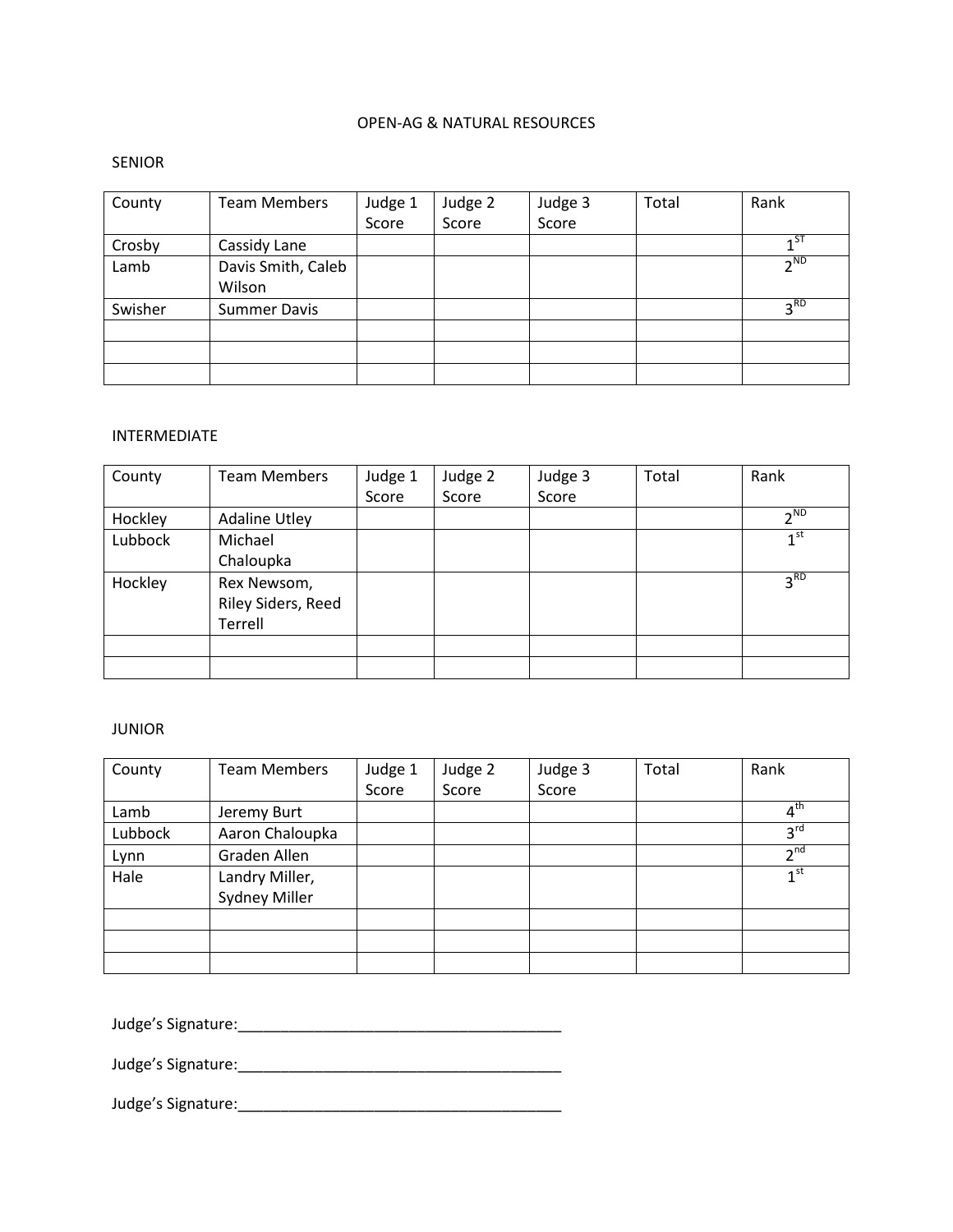# OPEN-FAMILY & CONSUMER SCIENCE

## SENIOR

| County | <b>Team Members</b> | Judge 1 | Judge 2 | Judge 3<br>Score | Total | Rank            |
|--------|---------------------|---------|---------|------------------|-------|-----------------|
|        |                     | Score   | Score   |                  |       |                 |
| Hale   | Myrah Geter         |         |         |                  |       | 1 <sup>st</sup> |
|        |                     |         |         |                  |       |                 |
|        |                     |         |         |                  |       |                 |
|        |                     |         |         |                  |       |                 |
|        |                     |         |         |                  |       |                 |

## INTERMEDIATE

| County | <b>Team Members</b> | Judge 1 | Judge 2 | Judge 3 | Total | Rank            |
|--------|---------------------|---------|---------|---------|-------|-----------------|
|        |                     | Score   | Score   | Score   |       |                 |
| Scurry | Hannah Caswell      |         |         |         |       | 2 <sub>nd</sub> |
| Lynn   | Connor Cook,        |         |         |         |       | $1^{\text{st}}$ |
|        | Lainee Cook         |         |         |         |       |                 |
|        |                     |         |         |         |       |                 |
|        |                     |         |         |         |       |                 |
|        |                     |         |         |         |       |                 |

### JUNIOR

| County | Team Members | Judge 1 | Judge 2 | Judge 3<br>Score | Total | Rank |
|--------|--------------|---------|---------|------------------|-------|------|
|        |              | Score   | Score   |                  |       |      |
|        |              |         |         |                  |       |      |
|        |              |         |         |                  |       |      |
|        |              |         |         |                  |       |      |
|        |              |         |         |                  |       |      |
|        |              |         |         |                  |       |      |

Judge's Signature:\_\_\_\_\_\_\_\_\_\_\_\_\_\_\_\_\_\_\_\_\_\_\_\_\_\_\_\_\_\_\_\_\_\_\_\_\_\_

Judge's Signature:\_\_\_\_\_\_\_\_\_\_\_\_\_\_\_\_\_\_\_\_\_\_\_\_\_\_\_\_\_\_\_\_\_\_\_\_\_\_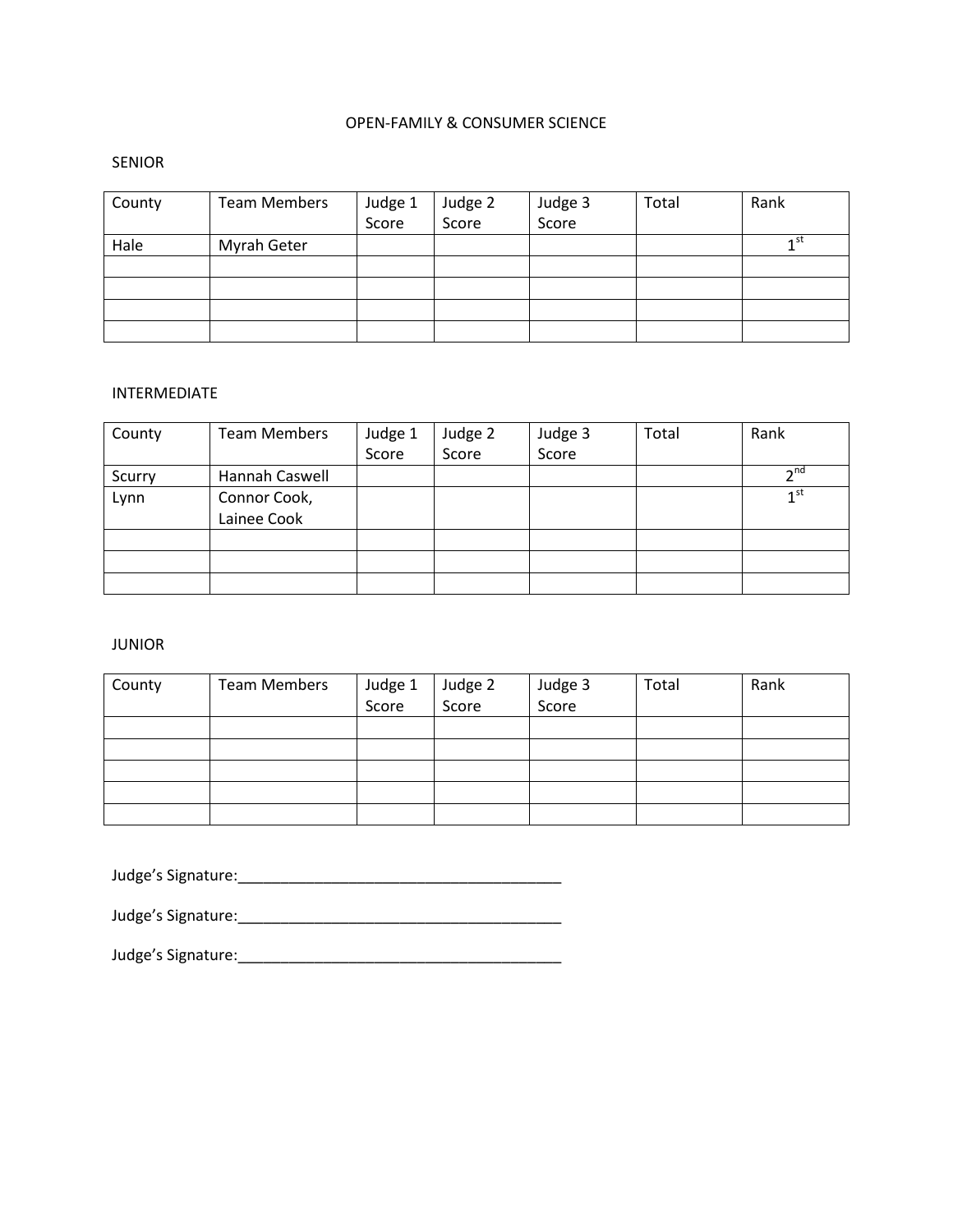# SAFETY & INJURY PREVENTION

### SENIOR

| County  | <b>Team Members</b> | Judge 1 | Judge 2 | Judge 3 | Total | Rank            |
|---------|---------------------|---------|---------|---------|-------|-----------------|
|         |                     | Score   | Score   | Score   |       |                 |
| Lamb    | Gavin Sawyer        |         |         |         |       | $1$ st          |
| Swisher | <b>Ember Reed</b>   |         |         |         |       | 2 <sub>nd</sub> |
| Castro  | Bryson High, Kristi |         |         |         |       | $3^{\text{rd}}$ |
|         | McAlister           |         |         |         |       |                 |
| Hale    | <b>Ethan Geter</b>  |         |         |         |       | $4^{\text{th}}$ |
|         | Isaiah Geter        |         |         |         |       |                 |
|         |                     |         |         |         |       |                 |
|         |                     |         |         |         |       |                 |

### INTERMEDIATE

| County | <b>Team Members</b>    | Judge 1 | Judge 2 | Judge 3 | Total | Rank            |
|--------|------------------------|---------|---------|---------|-------|-----------------|
|        |                        | Score   | Score   | Score   |       |                 |
| Lamb   | Abigail Burt, Lydia    |         |         |         |       | 2 <sup>nd</sup> |
|        | <b>Burt</b>            |         |         |         |       |                 |
| Castro | <b>Grady McAlister</b> |         |         |         |       | $1^{ST}$        |
|        | Jaden High             |         |         |         |       |                 |
|        | Tye Schulte            |         |         |         |       |                 |
|        |                        |         |         |         |       |                 |
|        |                        |         |         |         |       |                 |
|        |                        |         |         |         |       |                 |

# JUNIOR

| County  | <b>Team Members</b> | Judge 1 | Judge 2 | Judge 3 | Total | Rank            |  |  |
|---------|---------------------|---------|---------|---------|-------|-----------------|--|--|
|         |                     | Score   | Score   | Score   |       |                 |  |  |
| Hockley | Carson Wood         | 93      | 86      |         | 179   | 3 <sup>RD</sup> |  |  |
| Lamb    | Cash Hardin, Trent  | 97      | 93      |         | 190   | $1^{ST}$        |  |  |
|         | Wilson              |         |         |         |       |                 |  |  |
| Lamb    | Samuel Hill, Dell   | 94      | 92      |         | 186   | 2 <sub>ND</sub> |  |  |
|         | Smith               |         |         |         |       |                 |  |  |
|         |                     |         |         |         |       |                 |  |  |
|         |                     |         |         |         |       |                 |  |  |
|         |                     |         |         |         |       |                 |  |  |
|         | Judge's Signature:  |         |         |         |       |                 |  |  |

Judge's Signature:\_\_\_\_\_\_\_\_\_\_\_\_\_\_\_\_\_\_\_\_\_\_\_\_\_\_\_\_\_\_\_\_\_\_\_\_\_\_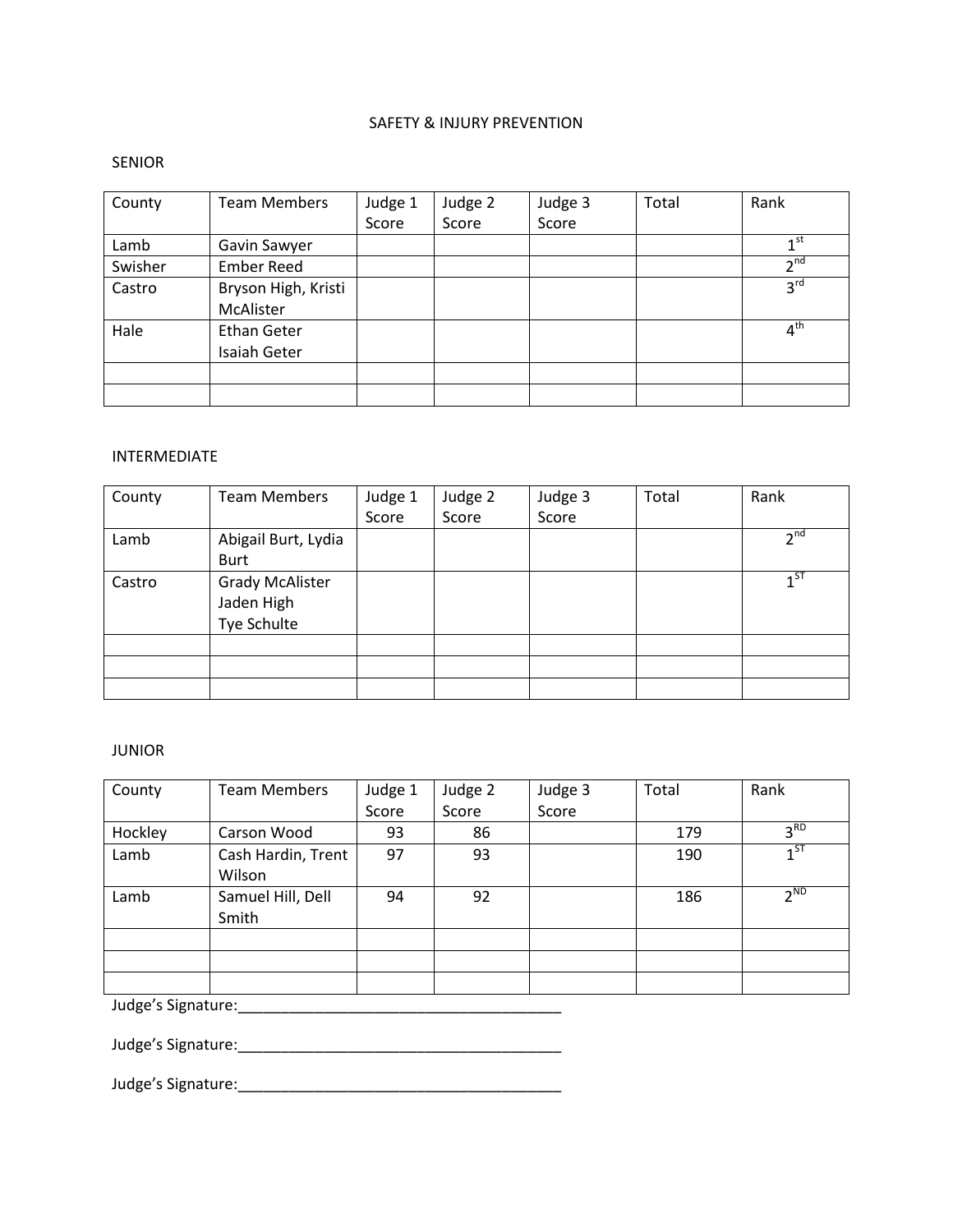# Promote 4-H

### SENIOR

| County | <b>Team Members</b>                                                        | Judge 1<br>Score | Judge 2<br>Score | Judge 3<br>Score | Total | Rank     |
|--------|----------------------------------------------------------------------------|------------------|------------------|------------------|-------|----------|
| Crosby | Montana<br>Chandler, Isabella<br>Mayo, Samantha<br>Mayo, Georgia<br>Norman |                  |                  |                  |       | $2^{ND}$ |
| Hale   | Abigail Maresca,<br>Layne Mustian,<br>Colti Wright                         |                  |                  |                  |       | $1^{ST}$ |
|        |                                                                            |                  |                  |                  |       |          |
|        |                                                                            |                  |                  |                  |       |          |
|        |                                                                            |                  |                  |                  |       |          |
|        |                                                                            |                  |                  |                  |       |          |

# INTERMEDIATE

| County  | <b>Team Members</b>          | Judge 1 | Judge 2 | Judge 3 | Total | Rank     |
|---------|------------------------------|---------|---------|---------|-------|----------|
|         |                              | Score   | Score   | Score   |       |          |
| Hockley | John Ragan,<br>Chessa Wisdom |         |         |         |       | $1^{ST}$ |
|         |                              |         |         |         |       |          |
|         |                              |         |         |         |       |          |
|         |                              |         |         |         |       |          |
|         |                              |         |         |         |       |          |
|         |                              |         |         |         |       |          |

# JUNIOR

| County | <b>Team Members</b> | Judge 1<br>Score | Judge 2<br>Score | Judge 3<br>Score | Total | Rank |
|--------|---------------------|------------------|------------------|------------------|-------|------|
| Crosby | Morgan Griffith     |                  |                  |                  |       | 4 ST |
|        |                     |                  |                  |                  |       |      |
|        |                     |                  |                  |                  |       |      |

Judge's Signature:\_\_\_\_\_\_\_\_\_\_\_\_\_\_\_\_\_\_\_\_\_\_\_\_\_\_\_\_\_\_\_\_\_\_\_\_\_\_

Judge's Signature:\_\_\_\_\_\_\_\_\_\_\_\_\_\_\_\_\_\_\_\_\_\_\_\_\_\_\_\_\_\_\_\_\_\_\_\_\_\_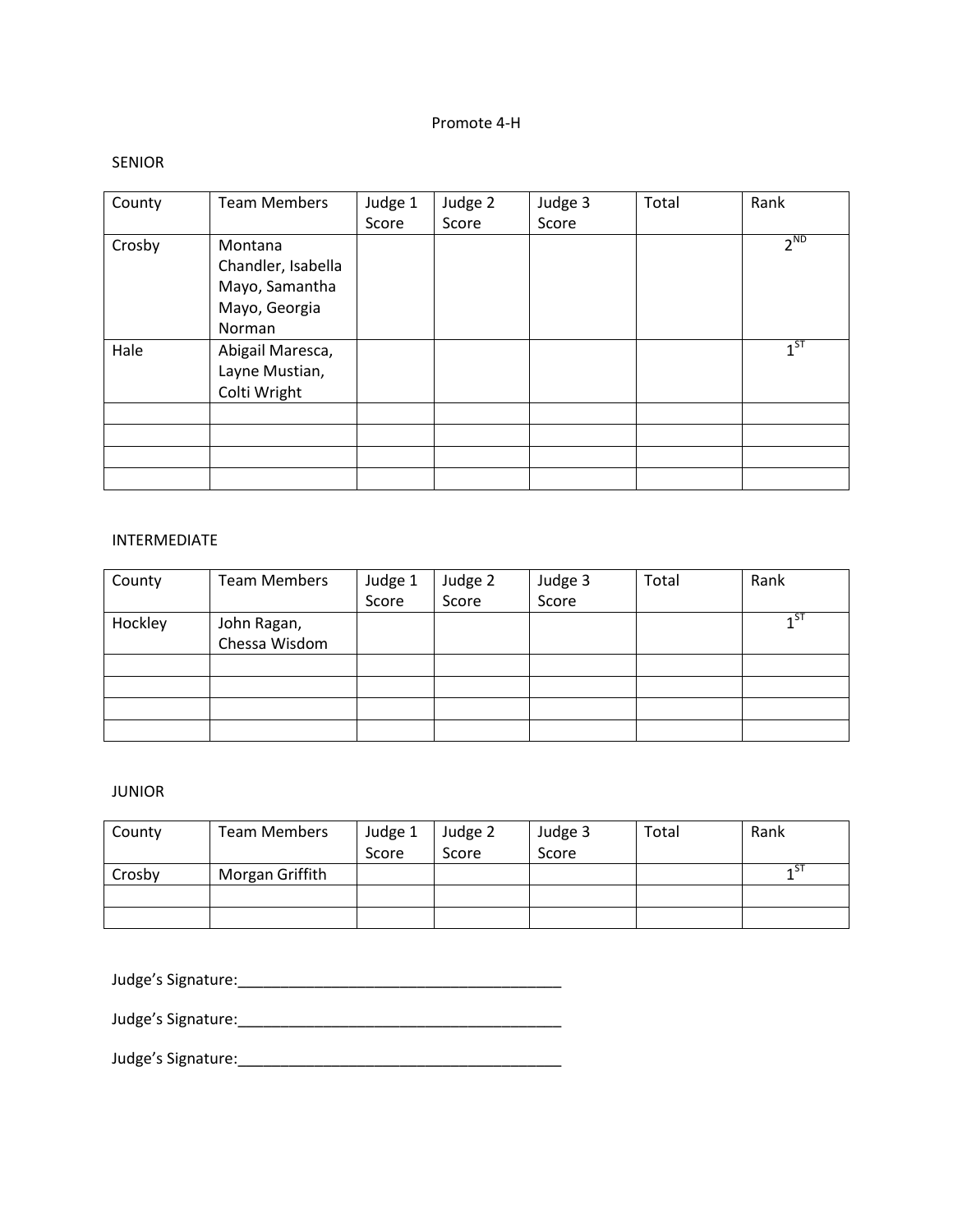# PUBLIC SPEAKING

### SENIOR

| County  | <b>Team Members</b> | Judge 1<br>Score | Judge 2<br>Score | Judge 3<br>Score | Total | Rank            |
|---------|---------------------|------------------|------------------|------------------|-------|-----------------|
| Lubbock | Andi McMillin       |                  |                  |                  |       | $\mathsf{A}$ ST |
|         |                     |                  |                  |                  |       |                 |
|         |                     |                  |                  |                  |       |                 |
|         |                     |                  |                  |                  |       |                 |
|         |                     |                  |                  |                  |       |                 |
|         |                     |                  |                  |                  |       |                 |

## INTERMEDIATE

| County  | <b>Team Members</b> | Judge 1 | Judge 2 | Judge 3 | Total | Rank              |
|---------|---------------------|---------|---------|---------|-------|-------------------|
|         |                     | Score   | Score   | Score   |       |                   |
| Crosby  | Ayden Rendon        |         |         |         |       | $5$ <sup>TH</sup> |
| Hale    | Caden Carver        |         |         |         |       | $1^{ST}$          |
| Lubbock | Jackson Caddel      |         |         |         |       | 4 <sup>TH</sup>   |
| Lubbock | Hannah Cranford     |         |         |         |       | 3 <sup>RD</sup>   |
| Lynn    | <b>Riley Stokes</b> |         |         |         |       | $2^{ND}$          |
|         |                     |         |         |         |       |                   |

# JUNIOR

| County | <b>Team Members</b> | Judge 1 | Judge 2 | Judge 3 | Total | Rank |
|--------|---------------------|---------|---------|---------|-------|------|
|        |                     | Score   | Score   | Score   |       |      |
|        |                     |         |         |         |       |      |
|        |                     |         |         |         |       |      |
|        |                     |         |         |         |       |      |

Judge's Signature:\_\_\_\_\_\_\_\_\_\_\_\_\_\_\_\_\_\_\_\_\_\_\_\_\_\_\_\_\_\_\_\_\_\_\_\_\_\_

Judge's Signature:\_\_\_\_\_\_\_\_\_\_\_\_\_\_\_\_\_\_\_\_\_\_\_\_\_\_\_\_\_\_\_\_\_\_\_\_\_\_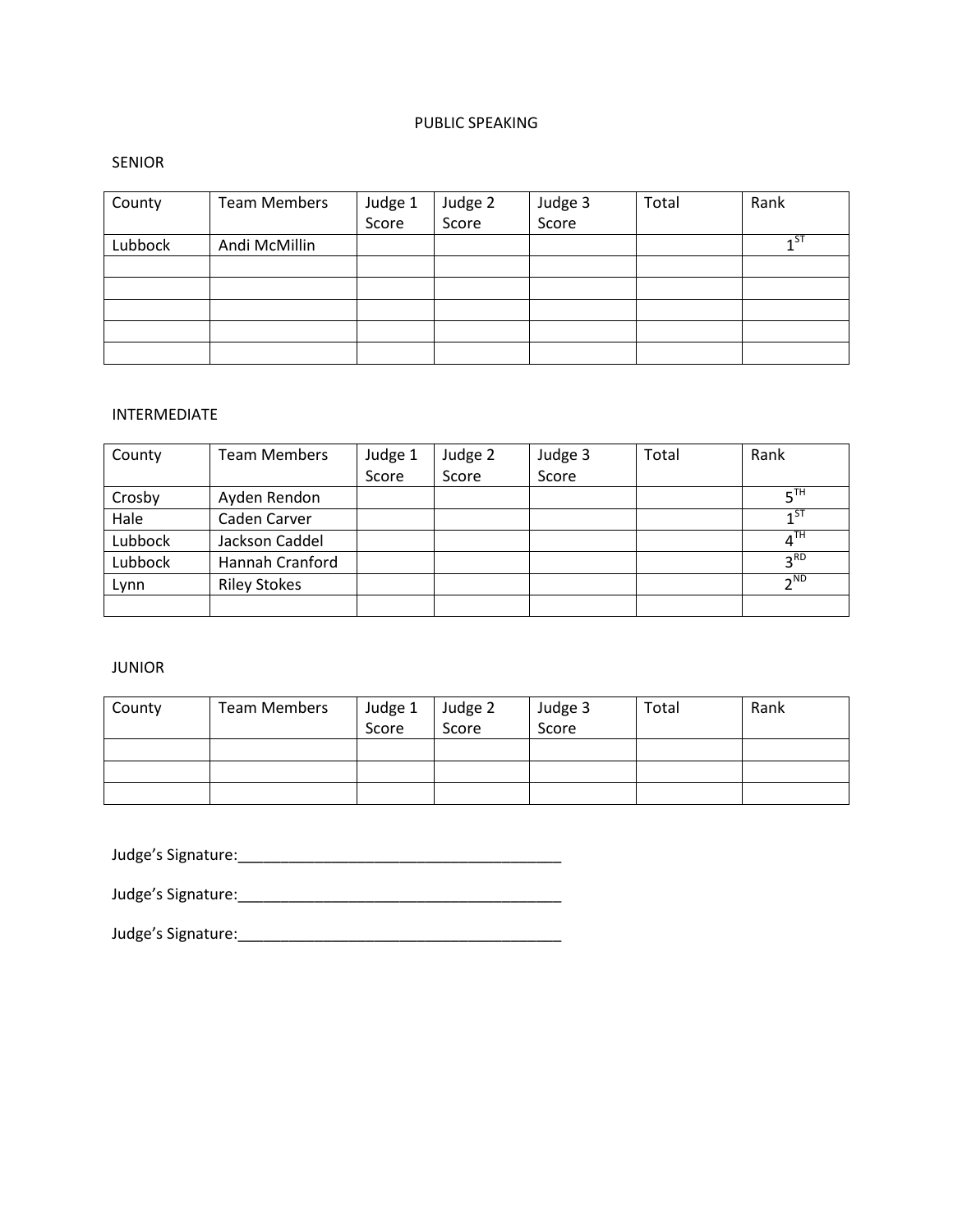# SHEEP AND/OR GOATS

### SENIOR

| County | <b>Team Members</b>         | Judge 1<br>Score | Judge 2<br>Score | Judge 3<br>Score | Total | Rank     |
|--------|-----------------------------|------------------|------------------|------------------|-------|----------|
| Scurry | Alyssa Cowan, Jodi<br>Evans |                  |                  |                  |       | $1^{ST}$ |
|        |                             |                  |                  |                  |       |          |
|        |                             |                  |                  |                  |       |          |
|        |                             |                  |                  |                  |       |          |
|        |                             |                  |                  |                  |       |          |
|        |                             |                  |                  |                  |       |          |
|        |                             |                  |                  |                  |       |          |

### INTERMEDIATE

| County  | <b>Team Members</b>   | Judge 1 | Judge 2 | Judge 3 | Total | Rank     |
|---------|-----------------------|---------|---------|---------|-------|----------|
|         |                       | Score   | Score   | Score   |       |          |
| Hockley | <b>Courtney Black</b> |         |         |         |       | $1^{ST}$ |
| Hockley | Andrea Robinson,      |         |         |         |       | $2^ND$   |
|         | Vertity Robinson      |         |         |         |       |          |
|         |                       |         |         |         |       |          |
|         |                       |         |         |         |       |          |
|         |                       |         |         |         |       |          |
|         |                       |         |         |         |       |          |
|         |                       |         |         |         |       |          |

# JUNIOR

| County | <b>Team Members</b>  | Judge 1 | Judge 2 | Judge 3 | Total | Rank  |
|--------|----------------------|---------|---------|---------|-------|-------|
|        |                      | Score   | Score   | Score   |       |       |
| Crosby | <b>Emily Hudnall</b> | 80      | 85      |         | 165   | $1^5$ |
|        |                      |         |         |         |       |       |
|        |                      |         |         |         |       |       |
|        |                      |         |         |         |       |       |
|        |                      |         |         |         |       |       |
|        |                      |         |         |         |       |       |
|        |                      |         |         |         |       |       |

Judge's Signature:\_\_\_\_\_\_\_\_\_\_\_\_\_\_\_\_\_\_\_\_\_\_\_\_\_\_\_\_\_\_\_\_\_\_\_\_\_\_

Judge's Signature:\_\_\_\_\_\_\_\_\_\_\_\_\_\_\_\_\_\_\_\_\_\_\_\_\_\_\_\_\_\_\_\_\_\_\_\_\_\_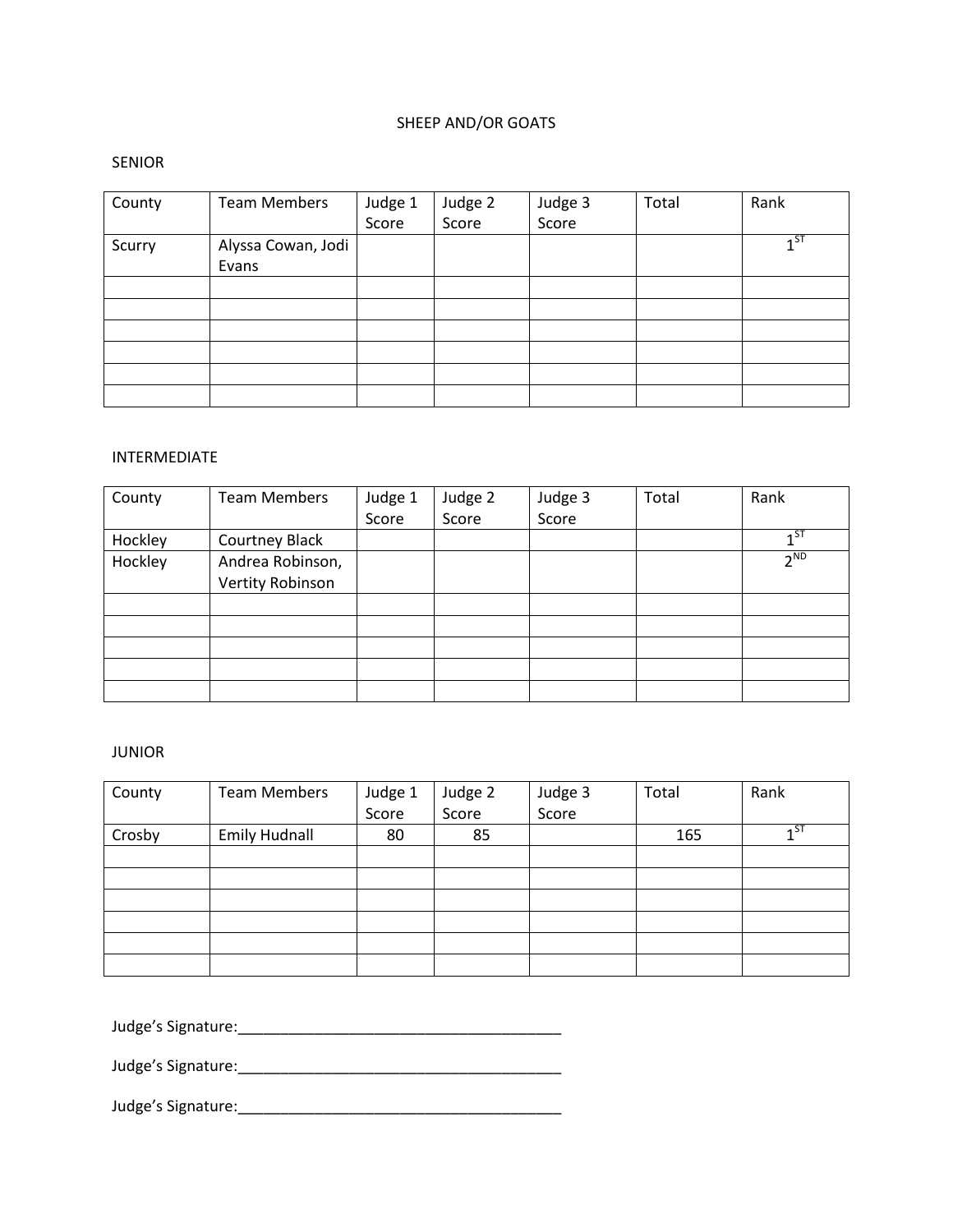## SHARE-THE-FUN: DRAMEDY

## SENIOR

| County  | <b>Team Members</b>                | Judge 1<br>Score | Judge 2<br>Score | Judge 3<br>Score | Total | Rank            |
|---------|------------------------------------|------------------|------------------|------------------|-------|-----------------|
| Swisher | Shelbie Martin,<br>Savannah Wesley |                  |                  |                  |       | 1 <sup>st</sup> |
|         |                                    |                  |                  |                  |       |                 |
|         |                                    |                  |                  |                  |       |                 |

#### INTERMEDIATE

| County | Team Members | Judge 1<br>Score | Judge 2<br>Score | Judge 3<br>Score | Total | Rank |
|--------|--------------|------------------|------------------|------------------|-------|------|
|        |              |                  |                  |                  |       |      |
|        |              |                  |                  |                  |       |      |
|        |              |                  |                  |                  |       |      |
|        |              |                  |                  |                  |       |      |

### JUNIOR

| County  | <b>Team Members</b>                                                                                                                                     | Judge 1<br>Score | Judge 2<br>Score | Judge 3<br>Score | Total | Rank            |
|---------|---------------------------------------------------------------------------------------------------------------------------------------------------------|------------------|------------------|------------------|-------|-----------------|
| Hockley | Carson Bates,<br>Jeremiah<br>Cornado, Trinity<br>Coranado, Kaden<br>Crenshaw, Taylor<br>Kraus, Cheynne<br>Lekmann, Tyler<br>Parkinson, Dylan<br>Popelka |                  |                  |                  |       | 1 <sup>st</sup> |
|         |                                                                                                                                                         |                  |                  |                  |       |                 |
|         |                                                                                                                                                         |                  |                  |                  |       |                 |
|         |                                                                                                                                                         |                  |                  |                  |       |                 |
|         |                                                                                                                                                         |                  |                  |                  |       |                 |

Judge's Signature:\_\_\_\_\_\_\_\_\_\_\_\_\_\_\_\_\_\_\_\_\_\_\_\_\_\_\_\_\_\_\_\_\_\_\_\_\_\_

Judge's Signature:\_\_\_\_\_\_\_\_\_\_\_\_\_\_\_\_\_\_\_\_\_\_\_\_\_\_\_\_\_\_\_\_\_\_\_\_\_\_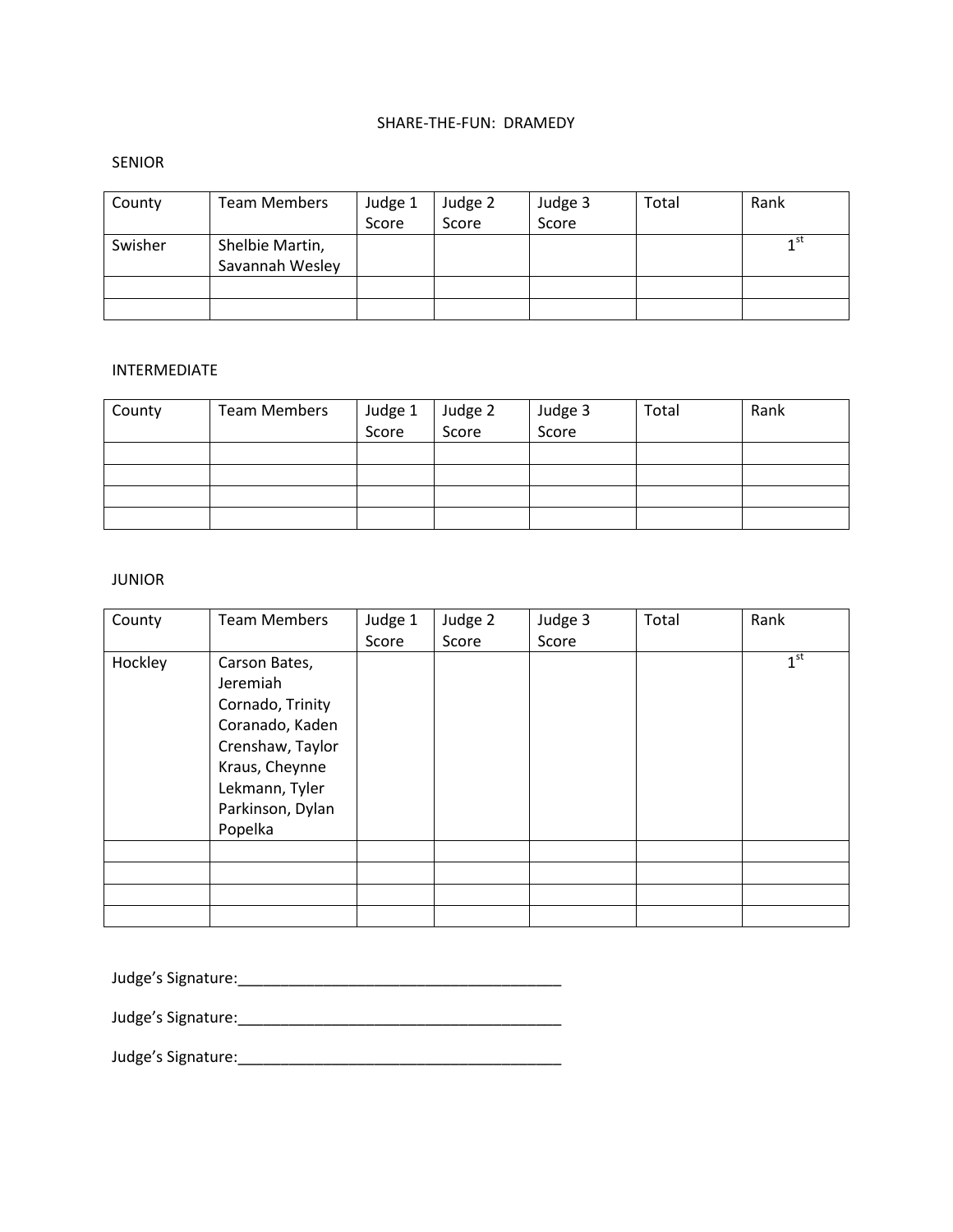# SHARE-THE-FUN: CELEBRATE 4-H

### SENIOR

| County | <b>Team Members</b>                                                                                                                  | Judge 1<br>Score | Judge 2<br>Score | Judge 3<br>Score | Total | Rank            |
|--------|--------------------------------------------------------------------------------------------------------------------------------------|------------------|------------------|------------------|-------|-----------------|
| Lamb   | Jacob Burt,<br>Jonathon Burt,<br>Joseph Burt, Jett<br>Patterson, Ella<br>Payne, Rori<br>Phillips, Cody<br>Rodgers, Joseph<br>Stewart |                  |                  |                  |       | 1 <sup>st</sup> |
|        |                                                                                                                                      |                  |                  |                  |       |                 |
|        |                                                                                                                                      |                  |                  |                  |       |                 |
|        |                                                                                                                                      |                  |                  |                  |       |                 |
|        |                                                                                                                                      |                  |                  |                  |       |                 |
|        |                                                                                                                                      |                  |                  |                  |       |                 |

# INTERMEDIATE

| County  | <b>Team Members</b>                                                      | Judge 1<br>Score | Judge 2<br>Score | Judge 3<br>Score | Total | Rank            |
|---------|--------------------------------------------------------------------------|------------------|------------------|------------------|-------|-----------------|
| Swisher | Bailee Baggerman,<br>Chambre Clawson,<br>Cutter Runnels,<br>Landry Young |                  |                  |                  |       | 1 <sup>st</sup> |
|         |                                                                          |                  |                  |                  |       |                 |
|         |                                                                          |                  |                  |                  |       |                 |
|         |                                                                          |                  |                  |                  |       |                 |

### JUNIOR

| County | <b>Team Members</b> | Judge 1<br>Score | Judge 2<br>Score | Judge 3<br>Score | Total | Rank |
|--------|---------------------|------------------|------------------|------------------|-------|------|
|        |                     |                  |                  |                  |       |      |
|        |                     |                  |                  |                  |       |      |
|        |                     |                  |                  |                  |       |      |

Judge's Signature:\_\_\_\_\_\_\_\_\_\_\_\_\_\_\_\_\_\_\_\_\_\_\_\_\_\_\_\_\_\_\_\_\_\_\_\_\_\_

Judge's Signature:\_\_\_\_\_\_\_\_\_\_\_\_\_\_\_\_\_\_\_\_\_\_\_\_\_\_\_\_\_\_\_\_\_\_\_\_\_\_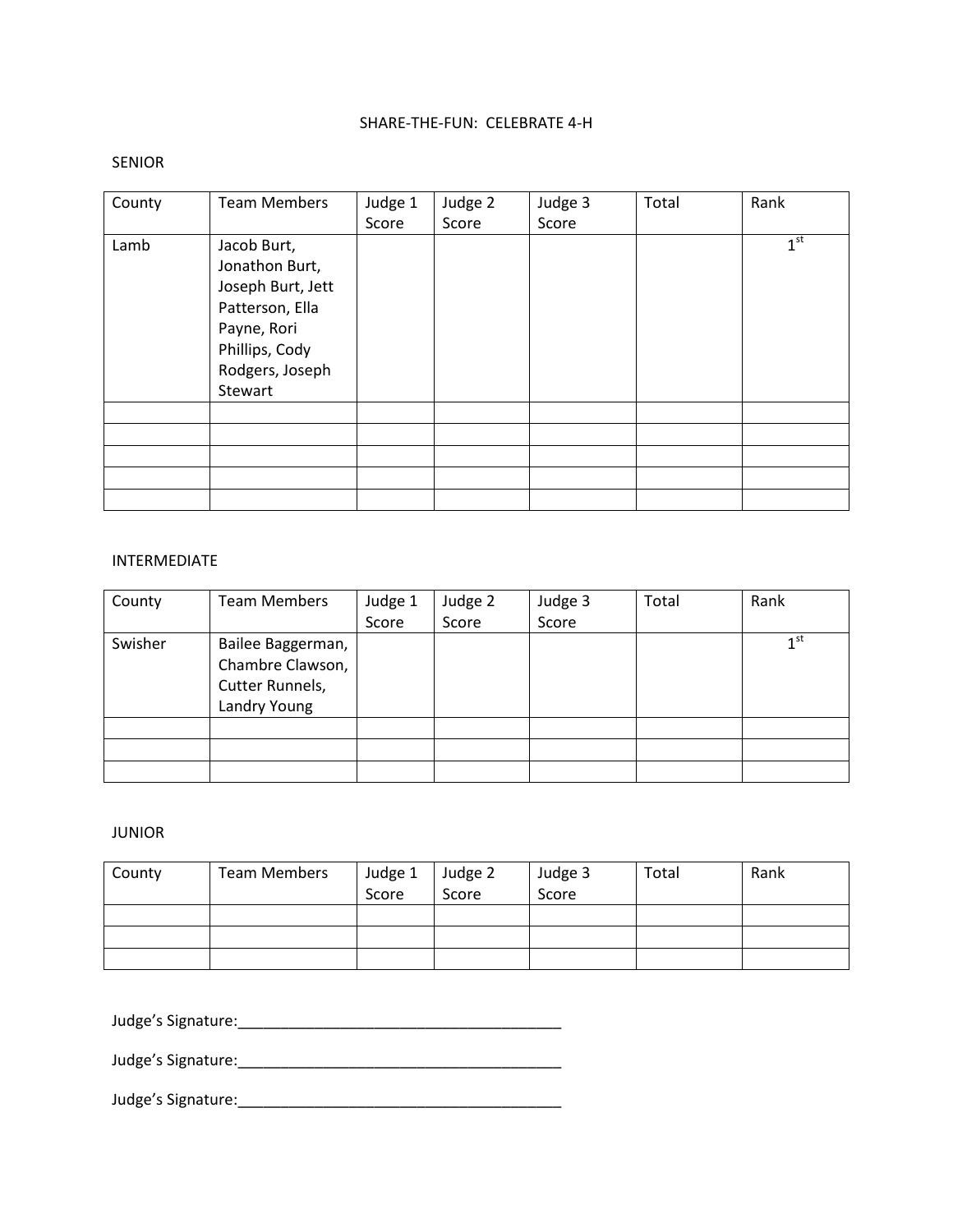# SHARE-THE-FUN: CHOREOGRAPHED ROUTINE

## SENIOR

| County  | <b>Team Members</b> | Judge 1 | Judge 2 | Judge 3 | Total | Rank            |
|---------|---------------------|---------|---------|---------|-------|-----------------|
|         |                     | Score   | Score   | Score   |       |                 |
| Lubbock | Rachel Henniger     |         |         |         |       | 2 <sup>nd</sup> |
| Swisher | Faithe Johnson      |         |         |         |       | 1 <sub>st</sub> |
|         |                     |         |         |         |       |                 |
|         |                     |         |         |         |       |                 |
|         |                     |         |         |         |       |                 |
|         |                     |         |         |         |       |                 |
|         |                     |         |         |         |       |                 |

## INTERMEDIATE

| County | <b>Team Members</b> | Judge 1 | Judge 2<br>Score | Judge 3<br>Score | Total | Rank |
|--------|---------------------|---------|------------------|------------------|-------|------|
|        |                     | Score   |                  |                  |       |      |
|        |                     |         |                  |                  |       |      |
|        |                     |         |                  |                  |       |      |
|        |                     |         |                  |                  |       |      |
|        |                     |         |                  |                  |       |      |
|        |                     |         |                  |                  |       |      |
|        |                     |         |                  |                  |       |      |
|        |                     |         |                  |                  |       |      |

## JUNIOR

| County | <b>Team Members</b>            | Judge 1 | Judge 2 | Judge 3 | Total | Rank            |
|--------|--------------------------------|---------|---------|---------|-------|-----------------|
|        |                                | Score   | Score   | Score   |       |                 |
| Hale   | Myka Allamon,<br>Sydney Miller |         |         |         |       | 1 <sup>st</sup> |
|        |                                |         |         |         |       |                 |
|        |                                |         |         |         |       |                 |
|        |                                |         |         |         |       |                 |
|        |                                |         |         |         |       |                 |
|        |                                |         |         |         |       |                 |
|        |                                |         |         |         |       |                 |
|        |                                |         |         |         |       |                 |

Judge's Signature:\_\_\_\_\_\_\_\_\_\_\_\_\_\_\_\_\_\_\_\_\_\_\_\_\_\_\_\_\_\_\_\_\_\_\_\_\_\_

Judge's Signature:\_\_\_\_\_\_\_\_\_\_\_\_\_\_\_\_\_\_\_\_\_\_\_\_\_\_\_\_\_\_\_\_\_\_\_\_\_\_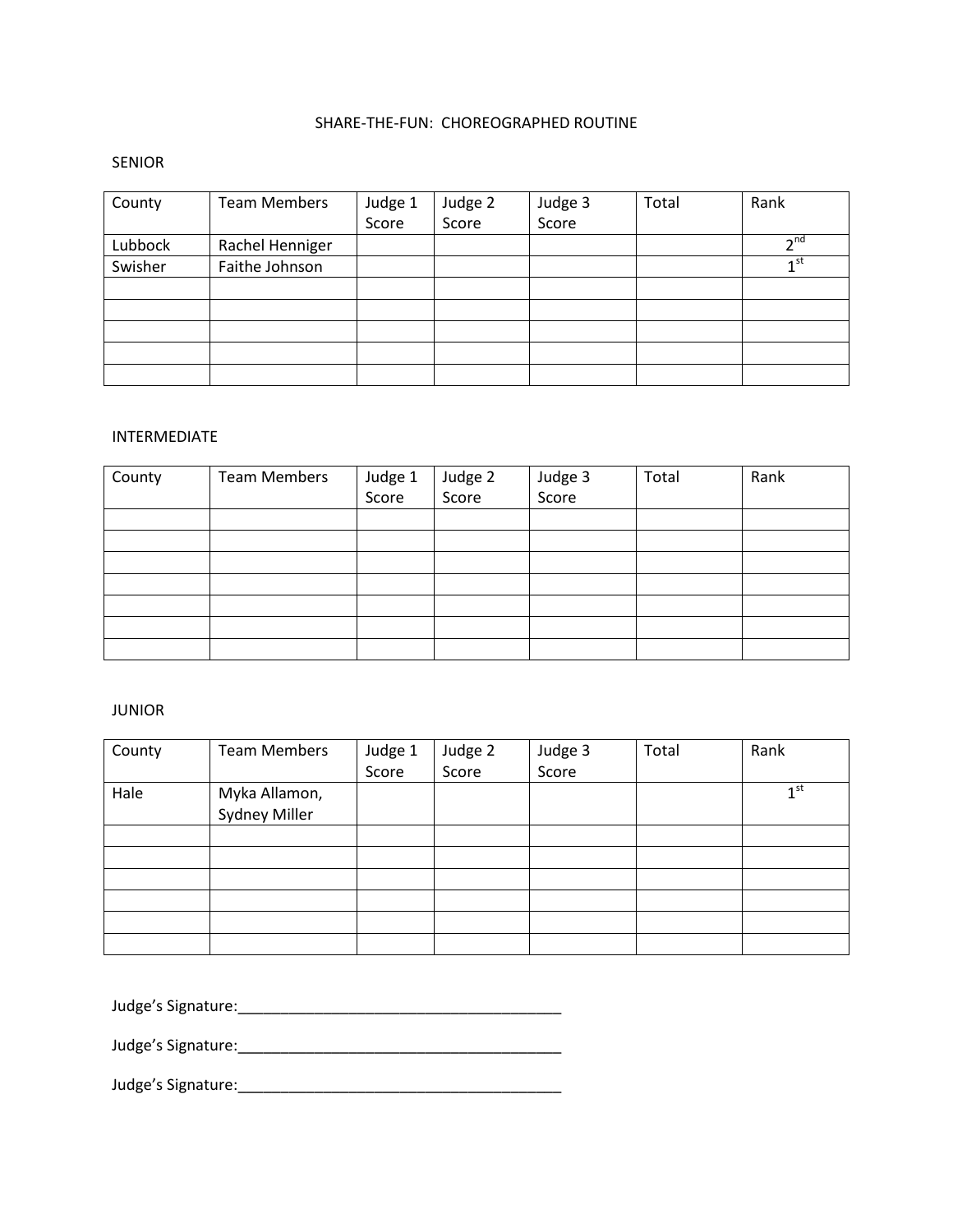# SHARE-THE-FUN: MUSICAL/INSTRUMENTAL

## SENIOR

| County | <b>Team Members</b> | Judge 1<br>Score | Judge 2<br>Score | Judge 3<br>Score | Total | Rank            |
|--------|---------------------|------------------|------------------|------------------|-------|-----------------|
| Hale   | Andrew Allison      |                  |                  |                  |       | 1 <sub>st</sub> |
|        |                     |                  |                  |                  |       |                 |
|        |                     |                  |                  |                  |       |                 |
|        |                     |                  |                  |                  |       |                 |
|        |                     |                  |                  |                  |       |                 |
|        |                     |                  |                  |                  |       |                 |
|        |                     |                  |                  |                  |       |                 |

## INTERMEDIATE

| County  | <b>Team Members</b> | Judge 1 | Judge 2 | Judge 3 | Total | Rank            |
|---------|---------------------|---------|---------|---------|-------|-----------------|
|         |                     | Score   | Score   | Score   |       |                 |
| Crosby  | Mikayla Hudnall     |         |         |         |       | 3 <sup>rd</sup> |
| Hale    | Annabeth Allison    |         |         |         |       | 1 <sup>st</sup> |
| Lubbock | Cutter Bishop,      |         |         |         |       | 2 <sup>nd</sup> |
|         | Taylor Farris, AJ   |         |         |         |       |                 |
|         | Kendrick            |         |         |         |       |                 |
| $\cdot$ |                     |         |         |         |       |                 |
|         |                     |         |         |         |       |                 |
|         |                     |         |         |         |       |                 |
|         |                     |         |         |         |       |                 |

### JUNIOR

| County | <b>Team Members</b> | Judge 1 | Judge 2 | Judge 3 | Total | Rank |
|--------|---------------------|---------|---------|---------|-------|------|
|        |                     | Score   | Score   | Score   |       |      |
|        |                     |         |         |         |       |      |
|        |                     |         |         |         |       |      |
|        |                     |         |         |         |       |      |
|        |                     |         |         |         |       |      |
|        |                     |         |         |         |       |      |
|        |                     |         |         |         |       |      |
|        |                     |         |         |         |       |      |

Judge's Signature:\_\_\_\_\_\_\_\_\_\_\_\_\_\_\_\_\_\_\_\_\_\_\_\_\_\_\_\_\_\_\_\_\_\_\_\_\_\_

Judge's Signature:\_\_\_\_\_\_\_\_\_\_\_\_\_\_\_\_\_\_\_\_\_\_\_\_\_\_\_\_\_\_\_\_\_\_\_\_\_\_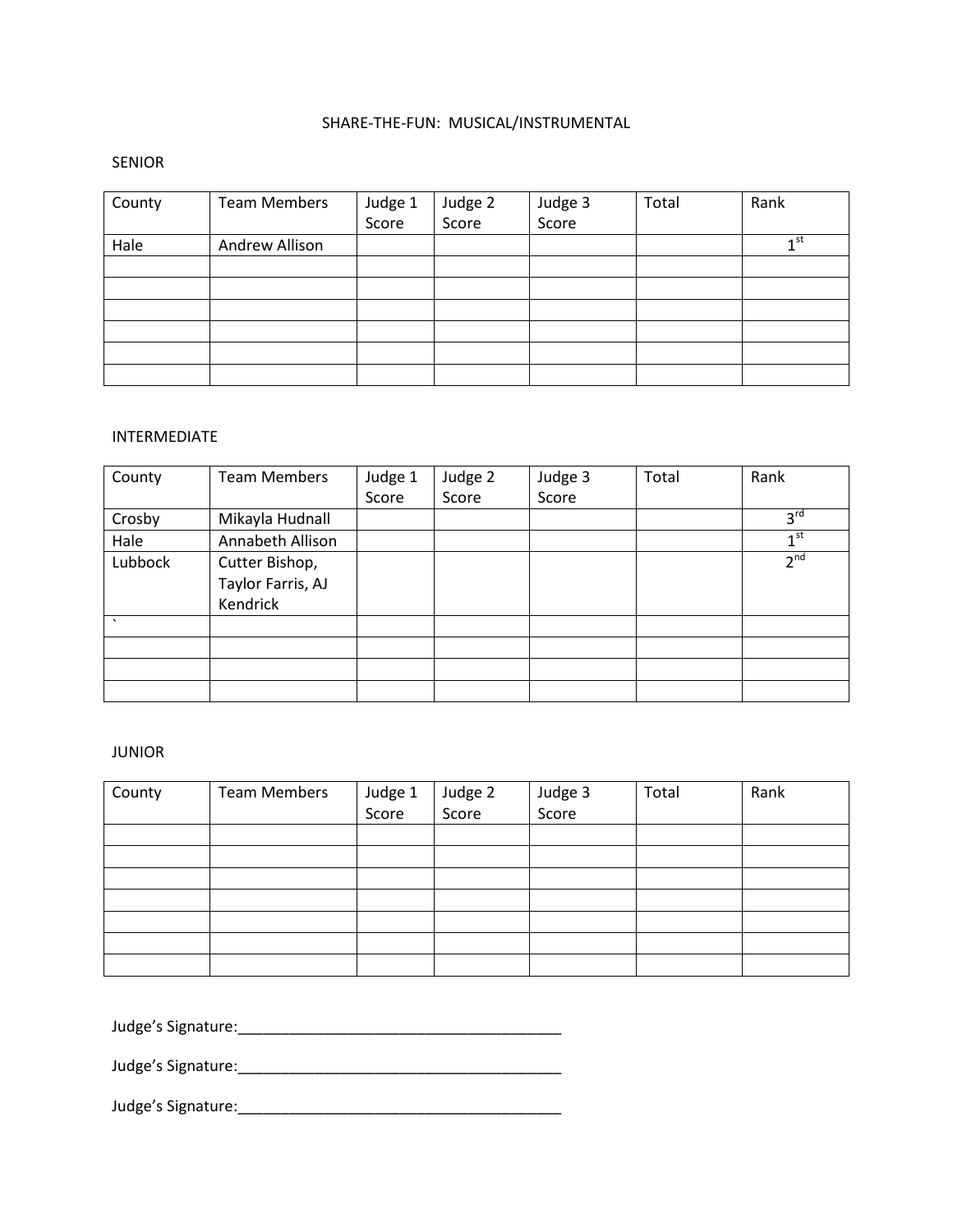# SHARE-THE-FUN: MUSICAL/INSTRUMENTAL

## SENIOR

| County | <b>Team Members</b> | Judge 1<br>Score | Judge 2<br>Score | Judge 3<br>Score | Total | Rank |
|--------|---------------------|------------------|------------------|------------------|-------|------|
|        |                     |                  |                  |                  |       |      |
|        |                     |                  |                  |                  |       |      |
|        |                     |                  |                  |                  |       |      |
|        |                     |                  |                  |                  |       |      |
|        |                     |                  |                  |                  |       |      |
|        |                     |                  |                  |                  |       |      |
|        |                     |                  |                  |                  |       |      |

## INTERMEDIATE

| County | <b>Team Members</b> | Judge 1 | Judge 2<br>Score | Judge 3<br>Score | Total | Rank |
|--------|---------------------|---------|------------------|------------------|-------|------|
|        |                     | Score   |                  |                  |       |      |
|        |                     |         |                  |                  |       |      |
|        |                     |         |                  |                  |       |      |
|        |                     |         |                  |                  |       |      |
|        |                     |         |                  |                  |       |      |
|        |                     |         |                  |                  |       |      |
|        |                     |         |                  |                  |       |      |
|        |                     |         |                  |                  |       |      |

## JUNIOR

| County | <b>Team Members</b> | Judge 1 | Judge 2 | Judge 3 | Total | Rank                       |
|--------|---------------------|---------|---------|---------|-------|----------------------------|
|        |                     | Score   | Score   | Score   |       |                            |
| Borden | Jenna Hollbrooks    |         |         |         |       | 3 <sup>RD</sup>            |
| Hale   | Rachel Walden       |         |         |         |       | $\overline{4}^{\text{TH}}$ |
| Lynn   | Nathaniel Valdez    |         |         |         |       | $1^{ST}$                   |
| Lamb   | <b>Bonnie Reese</b> |         |         |         |       | $\neg$ <sub>ND</sub>       |
|        |                     |         |         |         |       |                            |
|        |                     |         |         |         |       |                            |
|        |                     |         |         |         |       |                            |

Judge's Signature:\_\_\_\_\_\_\_\_\_\_\_\_\_\_\_\_\_\_\_\_\_\_\_\_\_\_\_\_\_\_\_\_\_\_\_\_\_\_

Judge's Signature:\_\_\_\_\_\_\_\_\_\_\_\_\_\_\_\_\_\_\_\_\_\_\_\_\_\_\_\_\_\_\_\_\_\_\_\_\_\_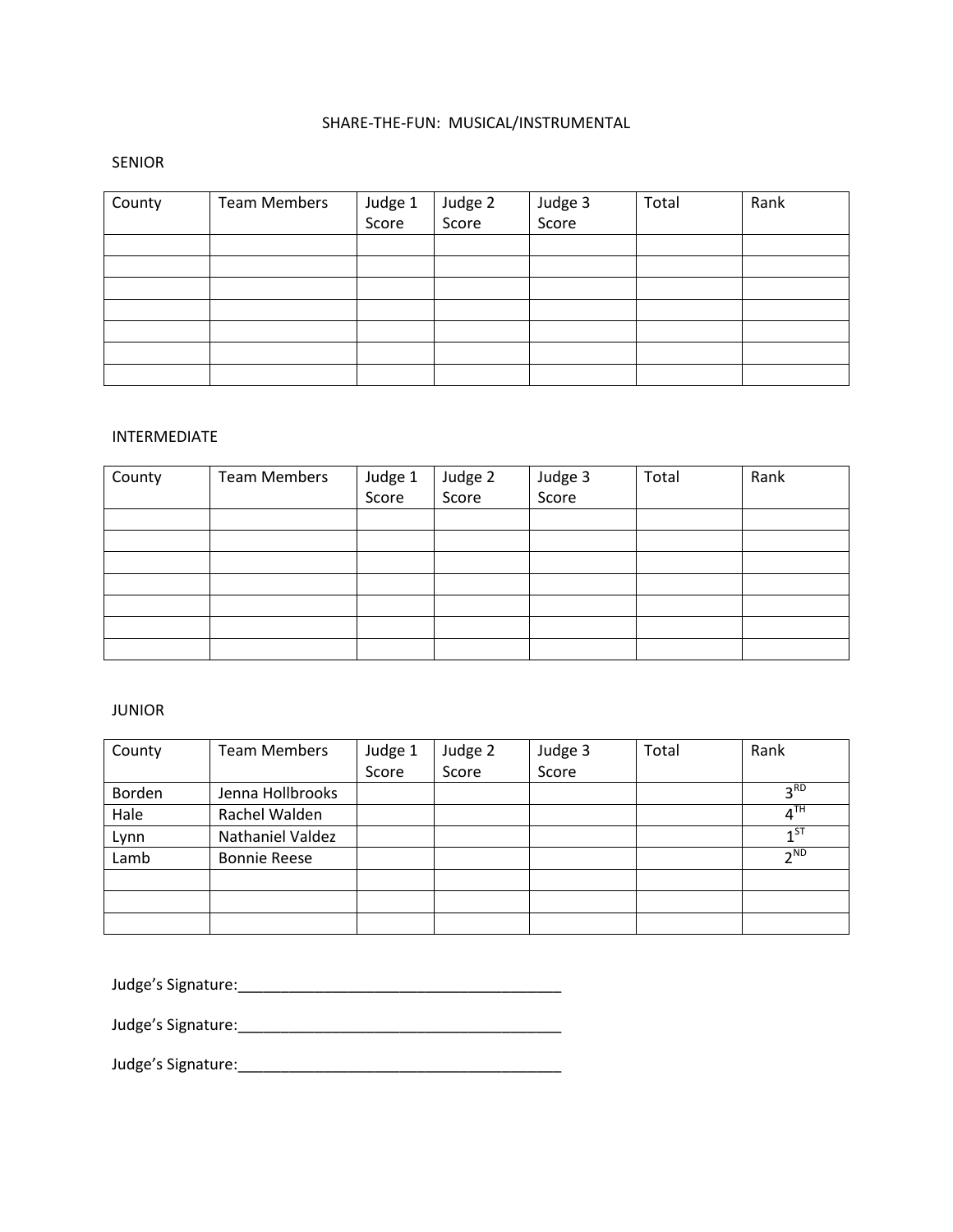# SHARE-THE-FUN: POETRY PROSE

## SENIOR

| County | <b>Team Members</b> | Judge 1 | Judge 2 | Judge 3 | Total | Rank                 |
|--------|---------------------|---------|---------|---------|-------|----------------------|
|        |                     | Score   | Score   | Score   |       |                      |
| Crosby | Isabella Mayo       |         |         |         |       | 1 <sub>5</sub>       |
| Lamb   | Kinlee Kloiber      |         |         |         |       | $\neg$ <sub>ND</sub> |
|        |                     |         |         |         |       |                      |
|        |                     |         |         |         |       |                      |
|        |                     |         |         |         |       |                      |
|        |                     |         |         |         |       |                      |
|        |                     |         |         |         |       |                      |

## INTERMEDIATE

| County  | <b>Team Members</b>  | Judge 1 | Judge 2 | Judge 3 | Total | Rank                       |
|---------|----------------------|---------|---------|---------|-------|----------------------------|
|         |                      | Score   | Score   | Score   |       |                            |
| Hockley | <b>Adaline Utley</b> |         |         |         |       | $\overline{4}^{\text{TH}}$ |
| Hockley | Kennedy Wood         |         |         |         |       | $\neg$ <sub>ND</sub>       |
| Lubbock | Reagan Dennis        |         |         |         |       | $1^{ST}$                   |
| Lynn    | Casen Lucas          |         |         |         |       | 3 <sup>RD</sup>            |
| Lamb    | Colbey Sawyer,       |         |         |         |       | 5 <sup>TH</sup>            |
|         | Aranza Payne         |         |         |         |       |                            |
|         |                      |         |         |         |       |                            |
|         |                      |         |         |         |       |                            |

### JUNIOR

| County  | <b>Team Members</b>   | Judge 1 | Judge 2 | Judge 3 | Total | Rank                      |
|---------|-----------------------|---------|---------|---------|-------|---------------------------|
|         |                       | Score   | Score   | Score   |       |                           |
| Hale    | <b>Berkley Carver</b> |         |         |         |       | 3 <sup>RD</sup>           |
| Hockley | Carson Wood           |         |         |         |       | $5^{TH}$                  |
| Lamb    | Sarah Payne           |         |         |         |       | $\mathcal{F}^{\text{TH}}$ |
| Lubbock | Khaki Bishop          |         |         |         |       | 6 <sup>TH</sup>           |
| Lubbock | <b>Walker Dennis</b>  |         |         |         |       | $1^{ST}$                  |
| Lynn    | Graden Allen          |         |         |         |       | 2 <sub>ND</sub>           |
| Scurry  | Kelton White          |         |         |         |       | 4 <sup>TH</sup>           |
|         |                       |         |         |         |       |                           |

Judge's Signature:\_\_\_\_\_\_\_\_\_\_\_\_\_\_\_\_\_\_\_\_\_\_\_\_\_\_\_\_\_\_\_\_\_\_\_\_\_\_

Judge's Signature:\_\_\_\_\_\_\_\_\_\_\_\_\_\_\_\_\_\_\_\_\_\_\_\_\_\_\_\_\_\_\_\_\_\_\_\_\_\_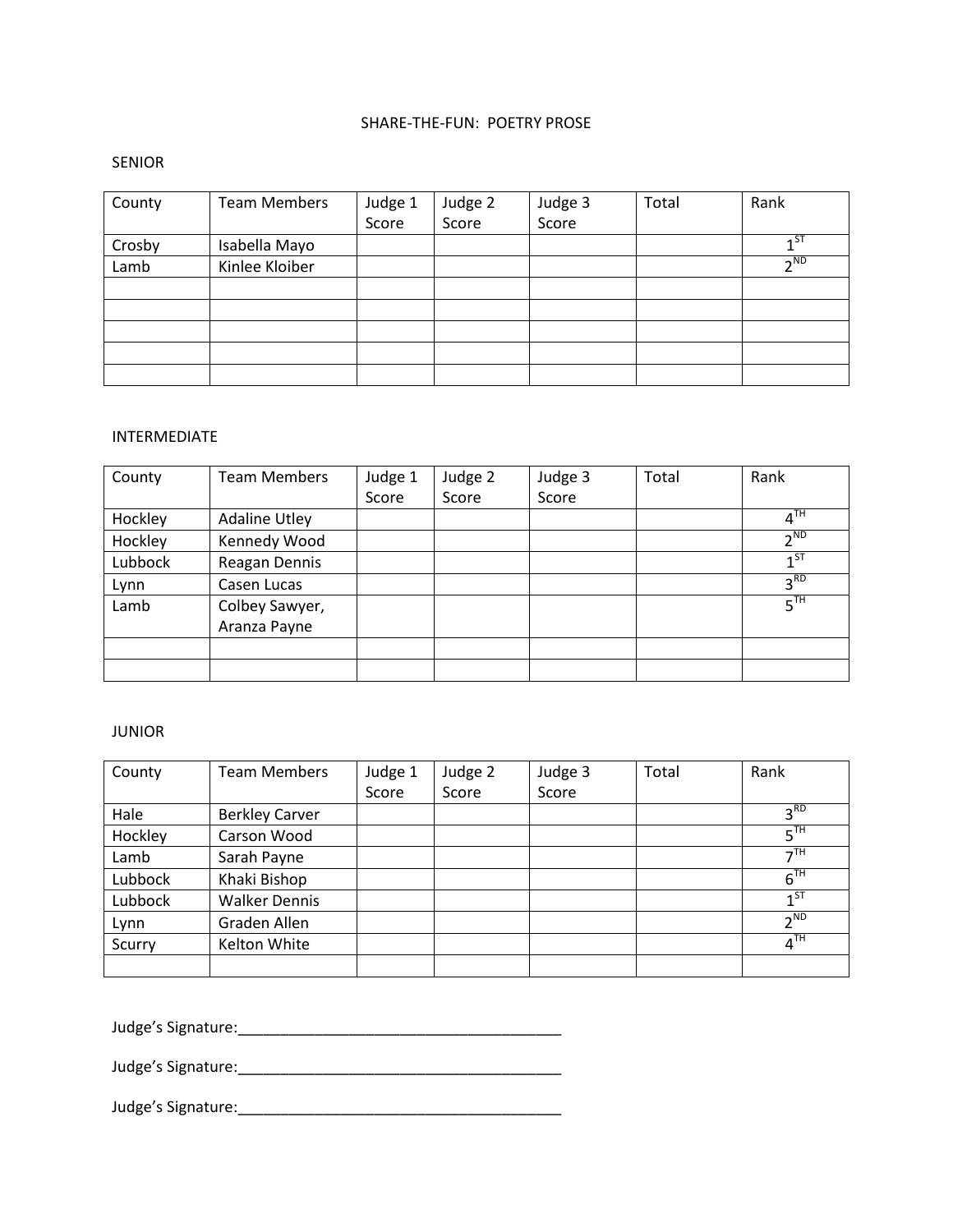# SHARE-THE-FUN: SOLE/BAND

### SENIOR

| County | <b>Team Members</b> | Judge 1<br>Score | Judge 2<br>Score | Judge 3<br>Score | Total | Rank |
|--------|---------------------|------------------|------------------|------------------|-------|------|
|        |                     |                  |                  |                  |       |      |
|        |                     |                  |                  |                  |       |      |
|        |                     |                  |                  |                  |       |      |
|        |                     |                  |                  |                  |       |      |
|        |                     |                  |                  |                  |       |      |
|        |                     |                  |                  |                  |       |      |
|        |                     |                  |                  |                  |       |      |

# INTERMEDIATE

| County | <b>Team Members</b> | Judge 1 | Judge 2<br>Score | Judge 3<br>Score | Total | Rank |
|--------|---------------------|---------|------------------|------------------|-------|------|
|        |                     | Score   |                  |                  |       |      |
|        |                     |         |                  |                  |       |      |
|        |                     |         |                  |                  |       |      |
|        |                     |         |                  |                  |       |      |
|        |                     |         |                  |                  |       |      |
|        |                     |         |                  |                  |       |      |
|        |                     |         |                  |                  |       |      |
|        |                     |         |                  |                  |       |      |

## JUNIOR

| County | <b>Team Members</b> | Judge 1<br>Score | Judge 2<br>Score | Judge 3<br>Score | Total | Rank |
|--------|---------------------|------------------|------------------|------------------|-------|------|
|        |                     |                  |                  |                  |       |      |
|        |                     |                  |                  |                  |       |      |
|        |                     |                  |                  |                  |       |      |
|        |                     |                  |                  |                  |       |      |
|        |                     |                  |                  |                  |       |      |
|        |                     |                  |                  |                  |       |      |
|        |                     |                  |                  |                  |       |      |
|        |                     |                  |                  |                  |       |      |

Judge's Signature:\_\_\_\_\_\_\_\_\_\_\_\_\_\_\_\_\_\_\_\_\_\_\_\_\_\_\_\_\_\_\_\_\_\_\_\_\_\_

Judge's Signature:\_\_\_\_\_\_\_\_\_\_\_\_\_\_\_\_\_\_\_\_\_\_\_\_\_\_\_\_\_\_\_\_\_\_\_\_\_\_